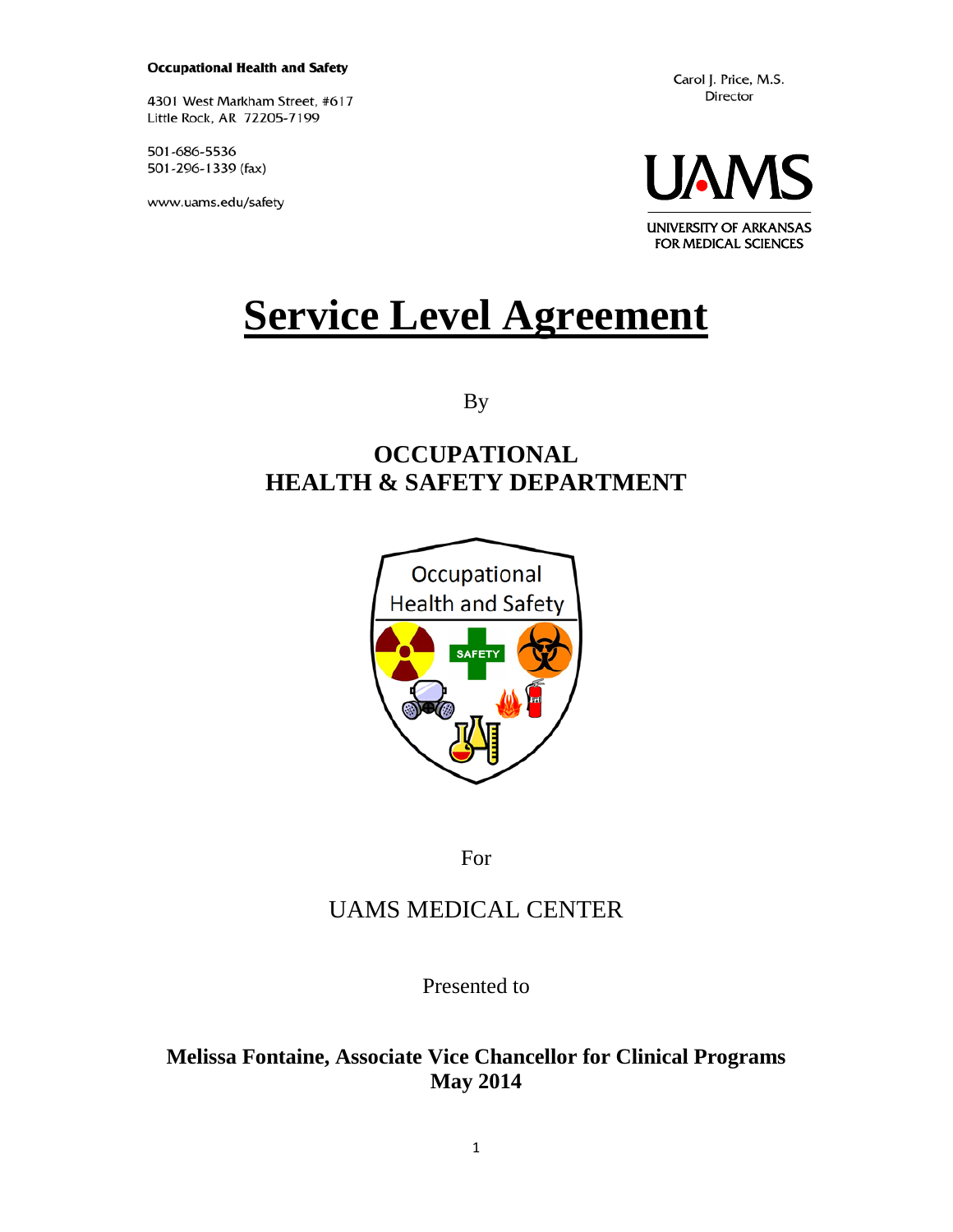#### **ADMINISTRATIVE OPERATIONS**

#### **Objective of the Agreement**

The purpose of this Service Level Agreement (SLA) is to identify the product and/or service provided by Occupational Health & Safety (OH&S) to UAMS. This SLA establishes mutually agreed upon service, expectation, and departmental responsibilities, where appropriate.

This Agreement describes:

- The services provided to the Campus, Students, Clinical Programs, Faculty and Staff;
- The overall standard aimed to be achieved in the provision of the services; and
- A mechanism for resolving any problems relating to the delivery of the services.

#### **Future Reviews and Amendments to this Service Level Agreement**

This agreement will be reviewed annually as part of the OH&S annual planning process and any changes will be agreed with service users. Changes made to this agreement will be signed off by all parties annually.

#### **Service Users**

Services are provided to UAMS staff, students and visitors. Accordingly, those parties will be represented in this agreement by the Safety Coordinating Committee whose membership consists of staff and College representatives and which reports to the Chancellor and other senior leadership.

#### **Responsibilities**

The service provided by OH&S is managed by Carol Price, Campus Safety Officer (CSO), who can be contacted at 501-686-5536 or email: [pricecarolj@uams.edu](mailto:pricecarolj@uams.edu).

#### **Service Availability**

- Service users can contact OH&S during normal office hours (7:30 am to 4:30 pm Monday-Friday). Questions or concerns will be acknowledged immediately with response as soon as possible thereafter. Crisis/Emergency events will be responded to within 15-30 minutes (see Crisis/Emergency Response service for more details). In the event of an afterhours emergency the CSO can be contacted at any time by calling the Campus Operations Call Center, 501-526-0000. Alternately, individual OH&S Division Safety Officers may be contacted afterhours through the Campus Operations Call Center, 501-526-0000.
- When on leave the CSO will arrange with other OH&S Division Safety Officers for backup coverage in the event that an emergency requires onsite presence. Where an onsite presence is not required, the CSO can be contacted by mobile phone for advice of an urgent nature even when on leave, contact 526-0000, Campus Operations Call Center.

#### **Complaints**

- Initial complaints should be made directly to the CSO who will attempt to satisfy the complainant where possible.
- In the event the CSO and service user cannot reach a mutually acceptable resolution, the complainant should contact the Chairman of the Safety Coordinating Committee or any member of the Committee willing to raise the matter for discussion at the next Committee meeting or speak to the CSO on the complainant's behalf.

#### **The Objectives of the Service are to:**

• Provide the safest and healthiest environment possible for the entire UAMS community,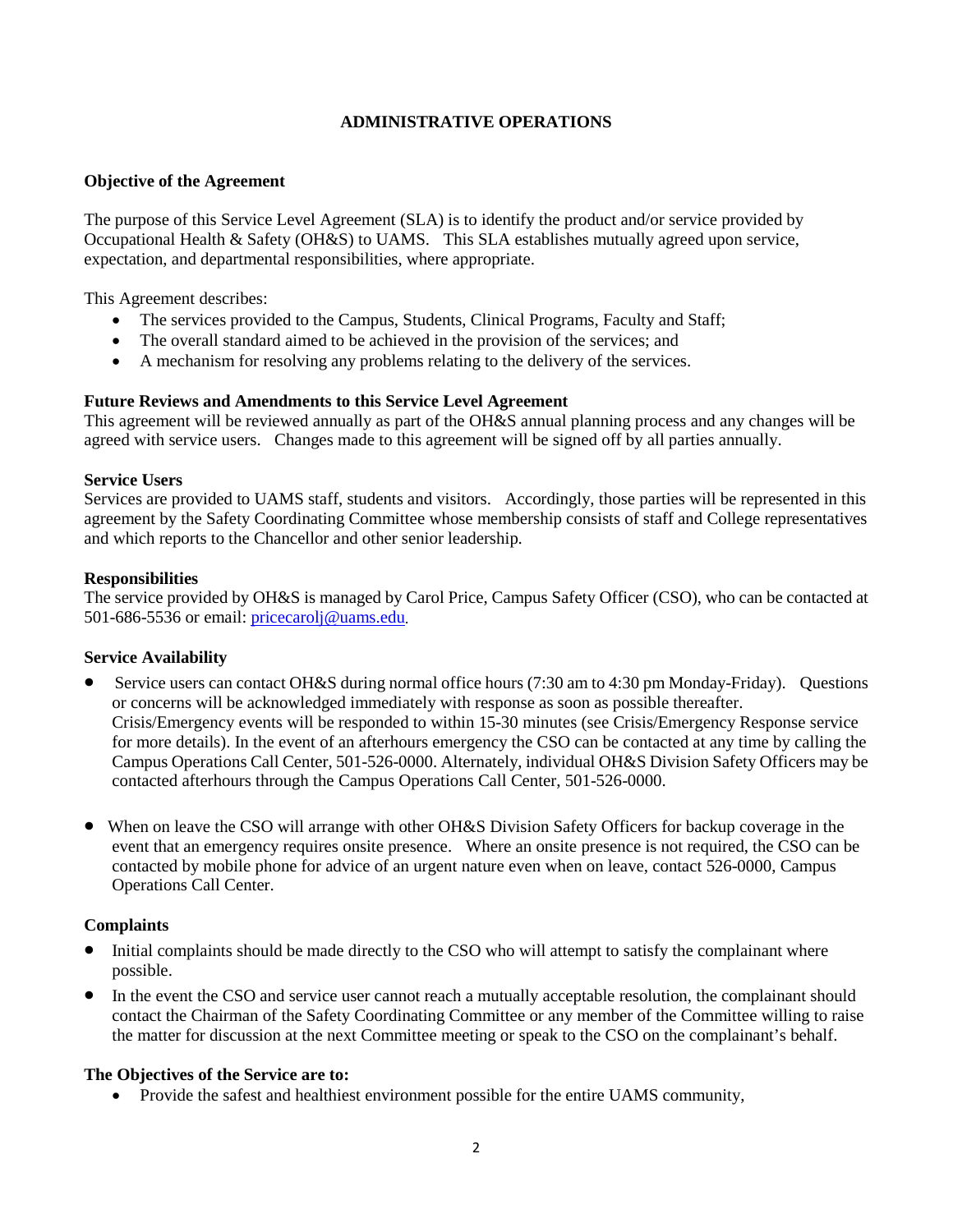- . Ensure regulatory compliance with federal, state, local regulations and UAMS policy, and
- Provide administrative support for safety related activities.

#### OH&S Products and Services

| Training Program <u> state of the contract of the contract of the contract of the contract of the contract of the contract of the contract of the contract of the contract of the contract of the contract of the contract of </u>  |     |
|-------------------------------------------------------------------------------------------------------------------------------------------------------------------------------------------------------------------------------------|-----|
|                                                                                                                                                                                                                                     |     |
| 0. Crisis Response                                                                                                                                                                                                                  |     |
|                                                                                                                                                                                                                                     |     |
| Hazard Surveillance <i>communications</i> and the contract of the contract of the contract of the contract of the contract of the contract of the contract of the contract of the contract of the contract of the contract of the c | -11 |
|                                                                                                                                                                                                                                     |     |
|                                                                                                                                                                                                                                     |     |
| 15                                                                                                                                                                                                                                  |     |
|                                                                                                                                                                                                                                     |     |
| Radiation Safety Program 2010 Commission and the contract of the contract of the contract of the contract of the contract of the contract of the contract of the contract of the contract of the contract of the contract of t      |     |
|                                                                                                                                                                                                                                     |     |
|                                                                                                                                                                                                                                     |     |
| Radioactive Materials Disposal 24                                                                                                                                                                                                   |     |
|                                                                                                                                                                                                                                     |     |
| Inpatient Brachytherapy Program                                                                                                                                                                                                     |     |
|                                                                                                                                                                                                                                     |     |
|                                                                                                                                                                                                                                     |     |

#### REPORTING, REVIEWING AND AUDITING

This Agreement is valid from the Effective Date outlined herein and is valid until the Date of Termination. The Agreement should be reviewed at a minimum of once per fiscal year; however, in lieu of a review during any period specified, the current Agreement will remain in effect.

The SLA owner, OH&S, is responsible for facilitating regular reviews of this document. Contents of this document may be amended as required. OH&S will incorporate all subsequent revisions and obtain mutual agreements/approvals as required.

#### SIGNATURE

This agreement entered into on this  $\frac{1}{\sqrt{2}}$  day of  $\frac{1}{\sqrt{2}}$ , 201  $\frac{1}{\sqrt{2}}$ .

Melissa/Fontaine, Associate Vice Chancellor Carol Price, M.S., OH&S Director

Caroltrice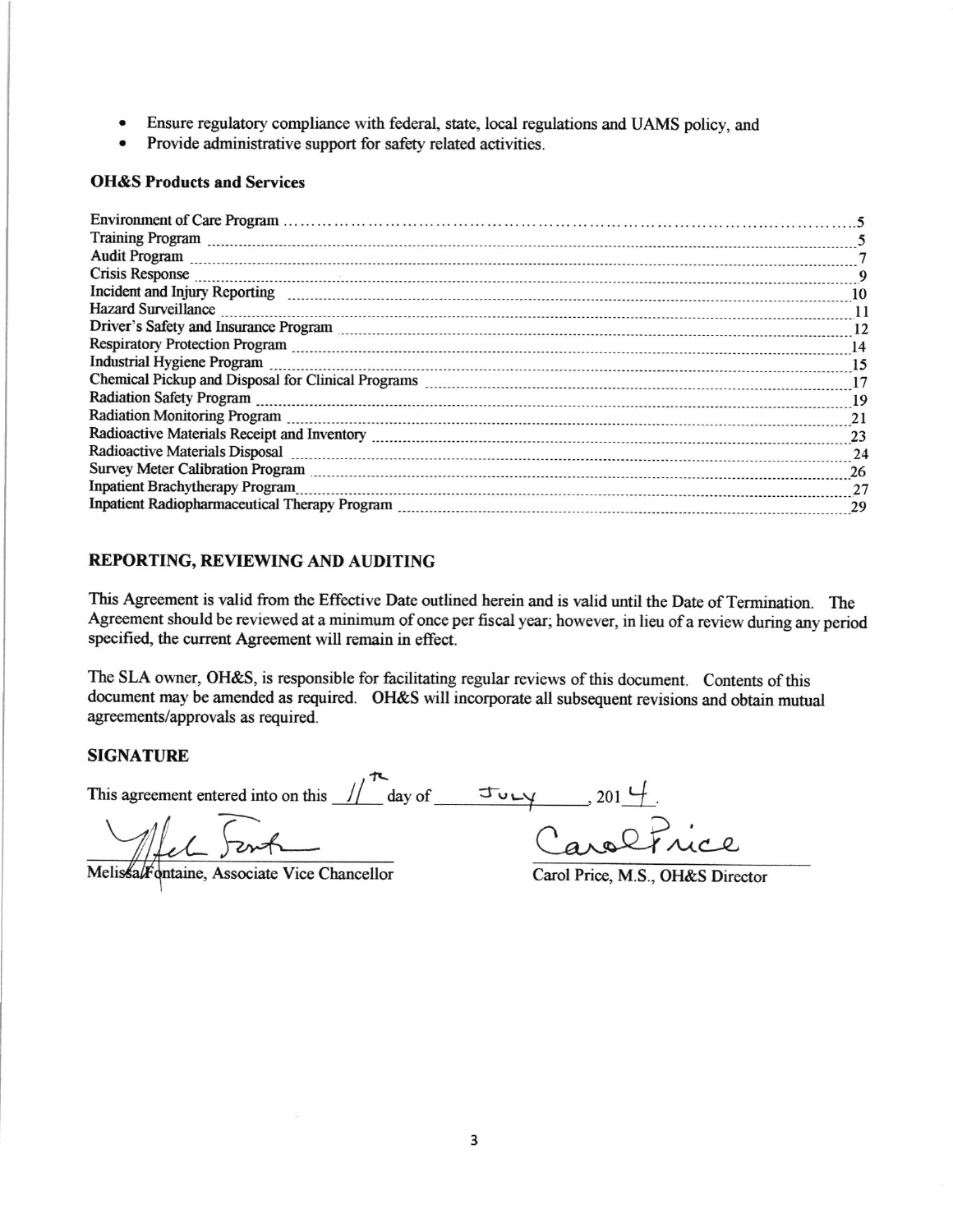#### **Occupational Health & Safety Central Building, G154 Fax 501-296-1339**

#### **Campus Operations Call Center 501-526-0000**

#### **OH&S POINTS OF CONTACT**

| <b>Name</b>            | <b>Title/Role</b>         | <b>Other Locations</b> | <b>Phone</b> | <b>Email</b>          |
|------------------------|---------------------------|------------------------|--------------|-----------------------|
| <b>Carol Price</b>     | Director/Biosafety        |                        | 501-686-5299 | PriceCarolJ@uams.edu  |
|                        | Officer                   |                        |              |                       |
| Christopher            | <b>OSC-Hazardous</b>      |                        | 501686-5587  | CABradley@uams.edu    |
| <b>Bradley</b>         | Materials                 |                        |              |                       |
| <b>Ned Dale</b>        | OSC - Fire Safety         |                        | 501-686-5551 | DaleNed@uams.edu      |
| <b>Rick Erickson</b>   | OSC - Radiation           |                        | 501-686-5550 | awerickson@uams.edu   |
|                        | Safety                    |                        |              |                       |
| Sonja Hart             | <b>Safety Compliance</b>  |                        | 501-296-1060 | hartsonjac@uams.edu   |
|                        | Manager                   |                        |              |                       |
| John Ryals             | Fire/Life Safety $\&$     |                        | 501-686-6786 | Ryalsjohnd@uams.edu   |
|                        | Chemical Hygiene          |                        |              |                       |
|                        | Officer                   |                        |              |                       |
| David Minton           | OSC - Fire Safety         |                        | 501-526-4603 | dlminton@uams.edu     |
| <b>Teddy Conner</b>    | <b>OSC-Safety</b>         |                        | 501-526-5462 | TRConner@uams.edu     |
|                        | Compliance                |                        |              |                       |
| Linda Rogers           | <b>Operations Manager</b> | G172A/Central          | 501-686-5536 | RogersLindaK@uams.edu |
|                        |                           | Bldg.                  |              |                       |
| Anne Goldman           | Administrative            | G172A/Central          | 501-686-5536 | AEGoldman@uams.edu    |
|                        | Assistant II              | Bldg.                  |              |                       |
| Michael Webb,          | Environmental             |                        | 501-686-6958 | MWWebb@uams.edu       |
| Ph.D.                  | Programs Manager          |                        |              |                       |
| Ron Webb               | $OSC - Lab$ Safety        |                        | 501-686-8873 | Webbronnieh@uams.edu  |
| <b>Jason Robinette</b> | <b>Industrial Hygiene</b> |                        | 501-686-5543 | JARobinette@uams.edu  |
|                        | Officer                   |                        |              |                       |
| Kim Wiebeck            | <b>Radiation Safety</b>   |                        | 501-686-7803 | kwiebeck@uams.edu     |
|                        | Officer (RSO)             |                        |              |                       |

Occupational Safety Coordinator (OSC)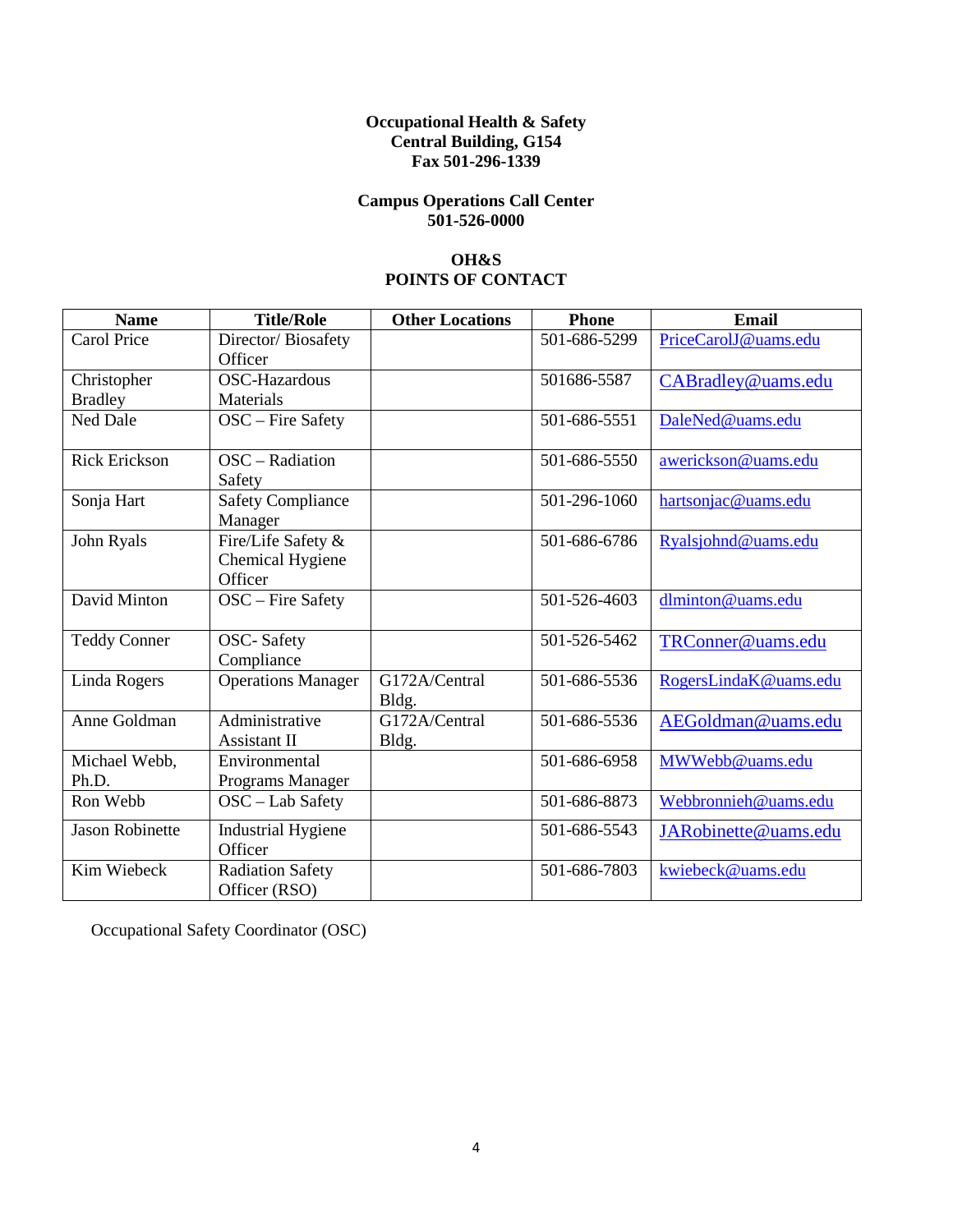# **I. Environment of Care Program**

The Department of Occupational Health & Safety (OH&S) has active members on the Environment of Care and Safety Coordinating Committees. These committees oversee the environment where patient care is administered by promoting a safe, functional, and supportive environment for our patients, visitors, students and staff. OH&S oversees the maintenance of policies, records, monitoring reports related to compliance and documentation for accrediting bodies such as ADH, OSHA, ADEQ, and TJC. OH&S is an active participant in all inspections by such regulators or accreditation bodies.

# **II. TRAINING PROGRAM**

# **A. POINTS OF CONTACT**

John Ryals, Fire/Life Safety and Chemical Hygiene Officer Sonja Hart, Safety Compliance Manager Jason Robinette, Industrial Hygiene Officer Carol Price, Director Linda Rogers, Operations Manager Michael Webb, Ph.D., Environmental Programs Manager Kim Wiebeck, Radiation Safety Officer See Page 4 for Contact Information

#### **B. LIST OF SERVICES**

- 1. Provide awareness and safety training to UAMS employees and students in accordance with regulatory requirements.
- 2. Provide requested, non-required awareness and safety training to UAMS employees and students.
- 3. Provide requested, customized awareness and safety training to non-UAMS individuals.
- 4. Provide safety related information to the Campus by newsletter, safety fairs, Flash15 and Safety Awareness For Employees (SAFE) program.

# **C. PRICING**

There is no charge for this service.

- 1. OH&S Responsibilities
	- Maintain updated training modules for training required in accordance with regulations and license conditions.
	- Develop and present customized training upon request.
	- Educate staff, students, and public on health and safety principles.
	- Notify via email of annual web-based training due date.
	- Contact Departments regarding annual lecture presentations.
	- Publish upcoming lecture based training opportunities on OH&S website.
	- Maintain training records for UAMS employees and students through databases located in OH&S and Training Tracker.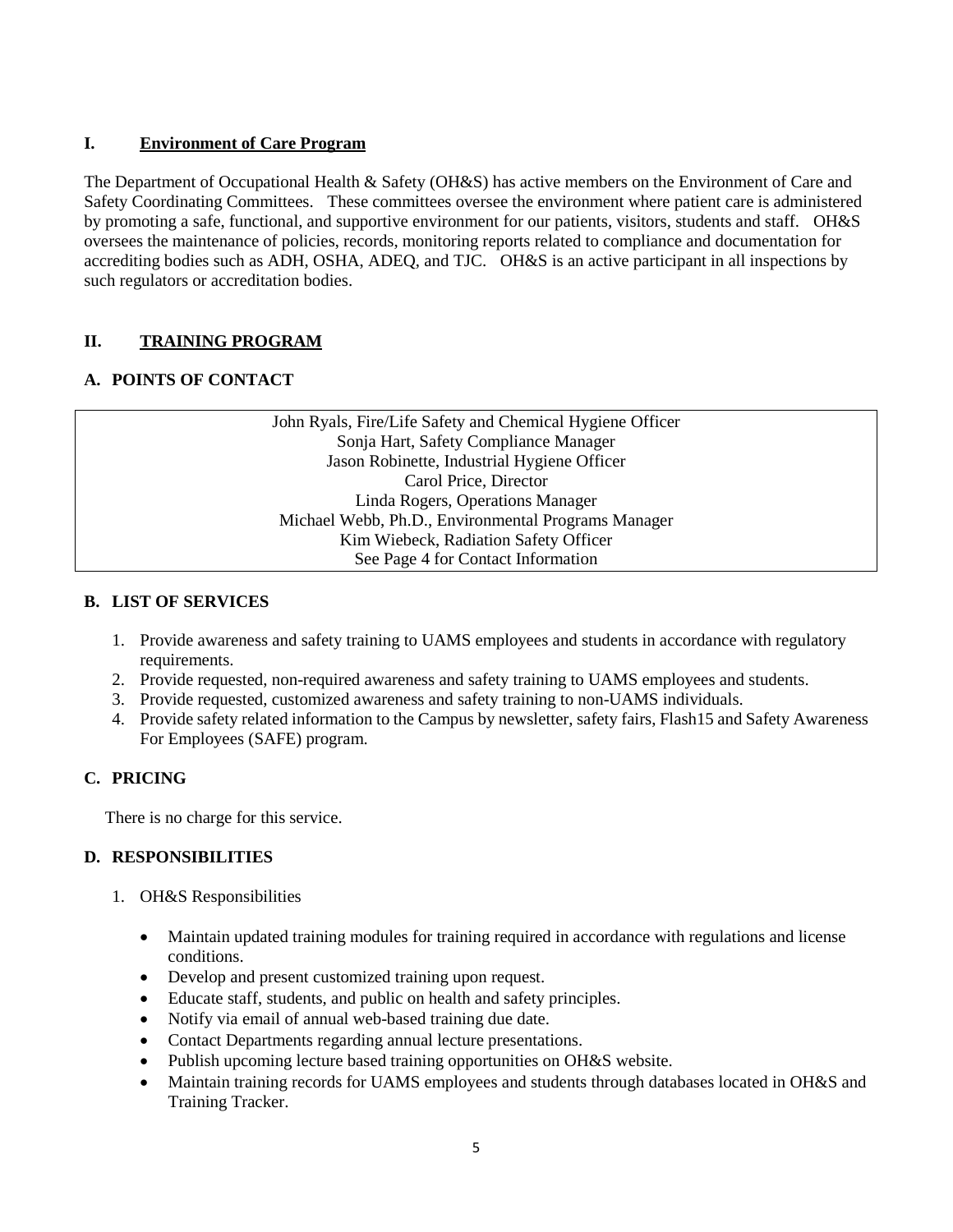- Respond to questions and request for training in a timely manner.
- Available training options:
	- o Standardized web-based training
	- o Customized computer based training
	- o Standardized lecture presentations
	- o Customized lecture presentations.
- Available training presentations:
	- o Annual requirement for All UAMS Campus<br>■ Fire & Life Safety and Hazard Commun
		- Fire & Life Safety and Hazard Communications Program
	- o Annual requirement for sub-groups of UAMS Campus
		- Basic Biosafety
		- **Bloodborne Pathogens**
		- Radiation Safety<br>• Chemical Hygien
		- Chemical Hygiene/Laboratory Safety
		- Respiratory Safety (N95, PAPR, Half-Face/Full Face)
		- **Environmental/Chemical Disposal**
		- **Medical Waste/Regulated Medical Waste**
		- Contractor Orientation and Training
		- Shipping of Hazardous Goods/DOT
		- Zoonoses and Lab Animal Allergies
		- **Electrical Safety**
	- o Informational and Optional
		- Driver's Safety
		- **Workstation Ergonomics**
		- **Back Safety**
		- **Ladder Safety**
		- **Flashpoint (Workplace Violence)**
		- Code Black (Active Shooter)
		- Shots Fired (Active Shooter)
		- Requested Departmental Customized
- 2. Client Responsibilities
	- Ensure staff completes required training prior to engaging in regulated activities.
	- Ensure required annual web-based training is completed in a timely manner.
	- Contact OH&S to request additional or customized training.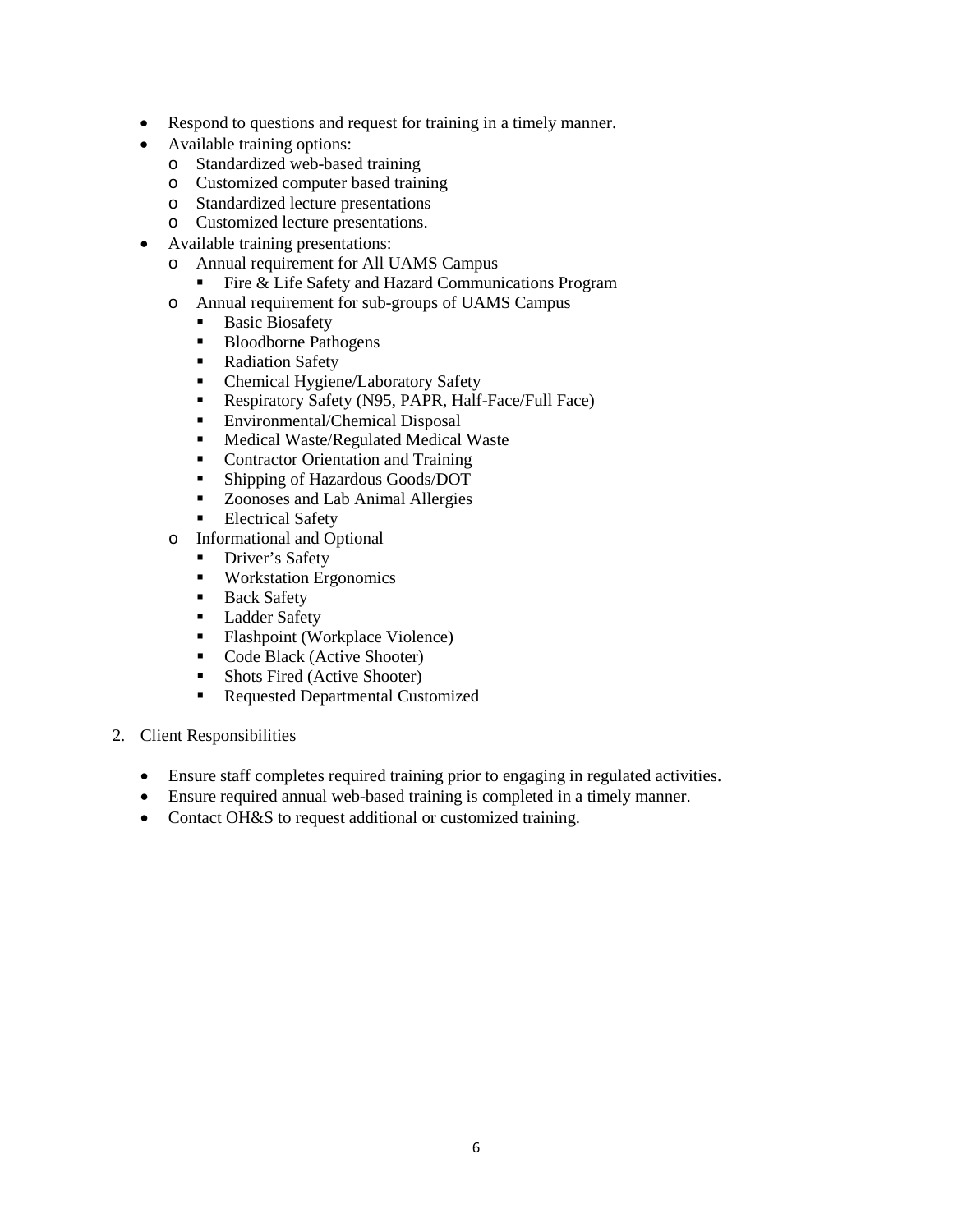#### **III. AUDIT PROGRAM**

#### **A. POINTS OF CONTACT**

John Ryals, Fire/Life Safety and Chemical Hygiene Officer Sonja Hart, Safety Compliance Manager Michael Webb, Ph.D., Environmental Programs Manager Jason Robinette, Industrial Hygiene Officer Kim Wiebeck, Radiation Safety Officer See Page 4 for Contact Information

#### **B. LIST OF SERVICES**

- 1. Conduct audits and inspections of physical facilities, environmental conditions, and staff activities.
- 2. Review results to determine safety of conditions and/or compliance with regulatory requirements.
- 3. Provide real-time training to address issues, potential items of noncompliance or deficiencies.
- 4. Document audit and inspection results.

## **C. PRICING**

There is no charge for regulatory compliance audits.

- 1. OH&S Responsibilities
	- Immediately address any health and/or safety issues.
	- Conduct audits/inspections at required or established frequency.
	- Document inspection results.
	- Notify responsible party of any noted issues, items of noncompliance or deficiencies.
	- Conduct follow-up audits/inspections to verify satisfactory resolution of noted issues, items of noncompliance or deficiencies.
	- Maintain documentation of audit/inspection results.
	- Report audit/inspection results to responsible Departments and/or applicable campus committees.
	- Update training presentations as necessary to address noted trends in items of noncompliance or deficiencies.
	- Provide real-time training to address issues, potential items of noncompliance or deficiencies.
	- Respond to questions and requests for audits/inspections in a timely manner.
	- Ensure compliance and certification for Biosafety Level 3 laboratories.
	- OH&S Audit types
		- o Fire/Life Safety
		- o Environment of Care
		- o ILSM/ICRA Compliance
		- o Laboratory Radiation Safety
		- o Laboratory General Safety & Fume Hoods
		- o Laboratory Biosafety Level 3
		- o Food Service Sanitation
		- o Noise Evaluation
		- o Indoor Air Quality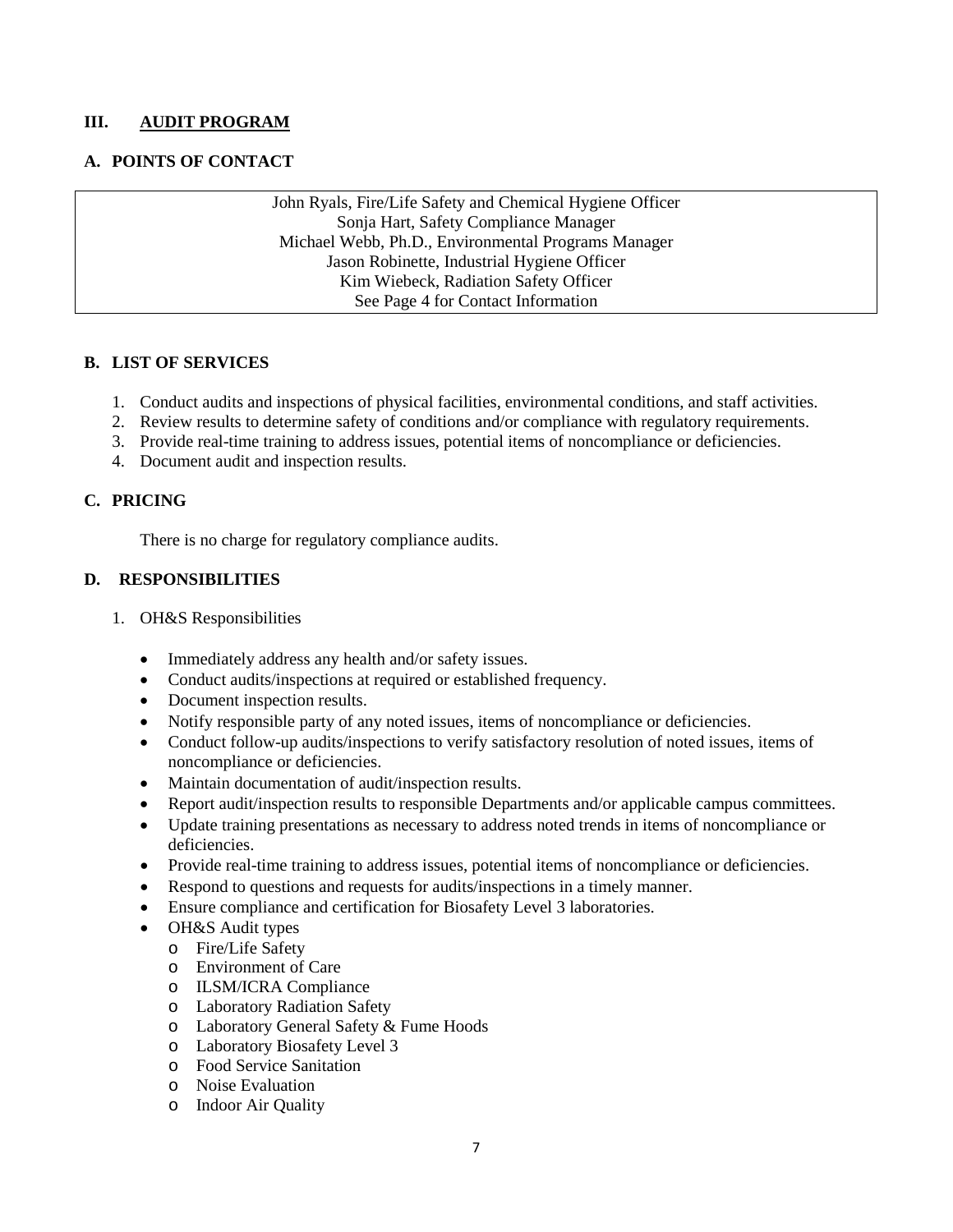- o Lighting
- o Cooling Towers
- o Hazardous Waste Storage Area
- 2. Client Responsibilities
	- Comply with all applicable federal, state, local and UAMS regulations and/or policies.
	- Request non-scheduled inspections.
	- Upon notification, promptly correct noted issues, items of compliance or deficiencies.
	- Notify OH&S of any known or suspected health and/or safety issues.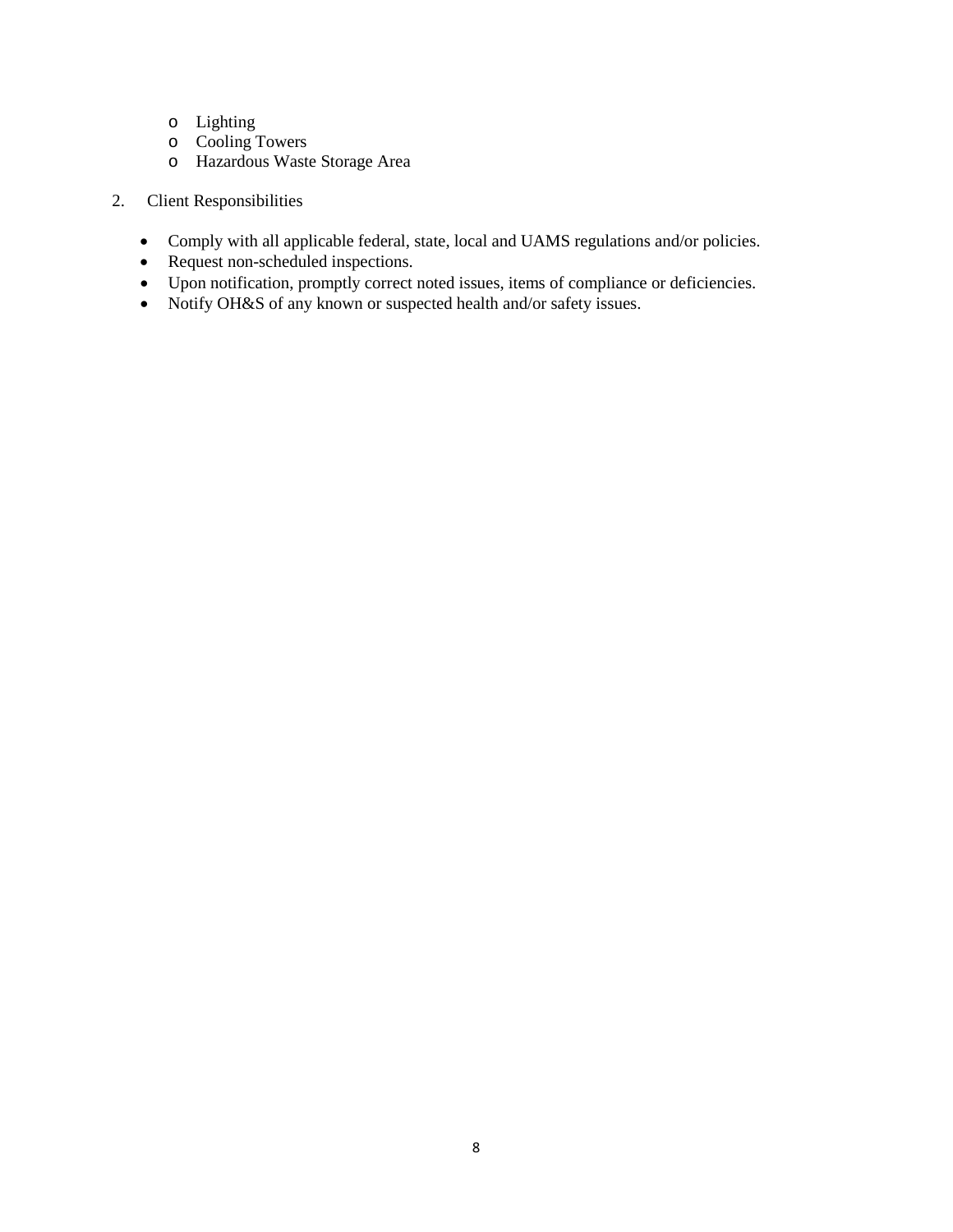# **IV. CRISIS/EMERGENCY RESPONSE**

#### **A. POINTS OF CONTACT**

# **501-526-0000 CAMPUS OPERATIONS CALL CENTER**

#### **B. LIST OF SERVICES**

- 1. Maintain Hazard Communication Program.
- 2. Respond to emergencies immediately dangerous to life and health (IDLH) within15 minutes of notification (normal office hours) to determine threat level, action plan, and recommended follow-up items. Examples of IDLH events include but are not limited to fire alarms, floods, odors (burning, chemical or gas), major chemical spills (excess of 5 gallons, depending on type of chemical), sewer line breaks, and gas line leaks.
- 3. Respond to non-IDLH events within a 30 minute time interval (normal office hours) to determine threat level, action plan, and recommended follow-up items. Examples of non-IDLH events include but are not limited to water leaks, minor chemical spills (less than 5 gallons, depending on type), excessive noise in patient care areas, sewer odors, and other odors that are not essentially life threatening.
- 4. Response to emergencies of mass scale i.e. earthquakes, tornados, mass casualty events, decontamination, etc. will be coordinated by the UAMS Emergency Management Department. Response times may vary depending on the need for OH&S personnel. The director of OH&S or his/her designee fills the role of Safety Officer when the UAMS Emergency Incident Command System is activated during an emergency response.

#### **C. PRICING**

There is no charge for this service.

- 1. OH&S Responsibilities
	- Maintain master database for safety data sheets (SDS) for chemicals that enter the UAMS campus.
	- Respond to a crisis/emergency in a timely manner as defined above.
	- Conduct assessment of hazard, determine immediate need action items and coordinate with necessary UAMS personnel to mitigate the situation.
	- Develop action items to be addressed, if needed.
	- Follow-up on action items and report on event, if needed.
- 2. Client Responsibilities
	- Maintain inventory of chemicals in use.
	- Notify OH&S if or when new chemicals are obtained.
	- Follow departmental procedures in the event of crisis/emergencies.
	- Follow instructions given by OH&S personnel pertaining to action items, follow-up items, or aid OH&S personnel as directed during a crisis or emergency event.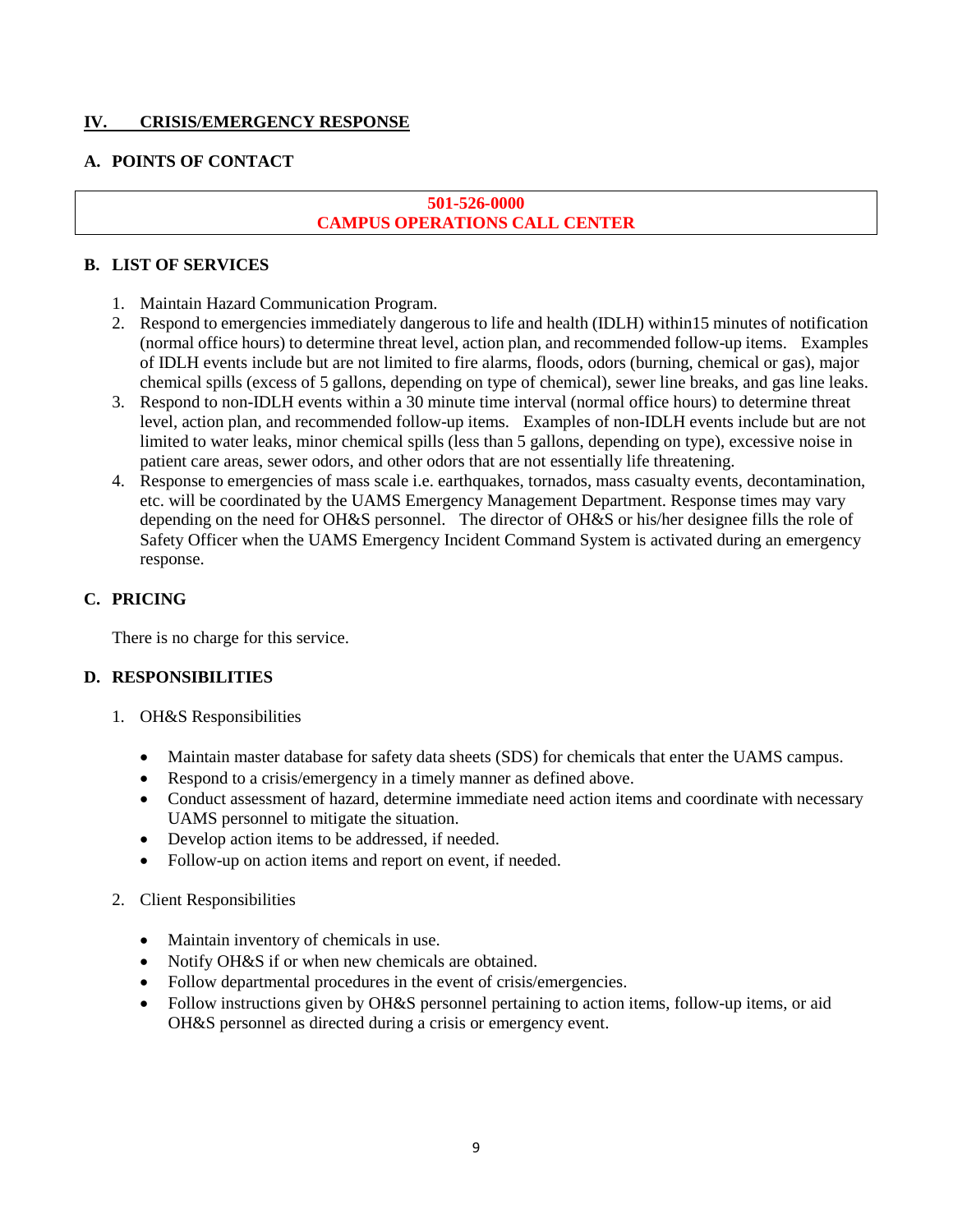# **V. INCIDENT AND INJURY REPORTING**

# **A. POINTS OF CONTACT**

#### Sonja Hart, Safety Compliance Manager See Page 4 for Contact Information

# **B. LIST OF SERVICES**

- 1. Enter all submitted employee/student incident and injury reports into the UAMS Incident and Injury Database.
- 2. Conduct investigation of all reported incidents and injuries.
- 3. Identify areas needing attention or personnel needing additional training based on number of specific injuries.
- 4. Assist the Patient Safety Officer in investigations when a patient/visitor has a reported injury due to an environment of care concern.

# **C. PRICING**

There is no charge for this service.

# **D. RESPONSIBILITIES**

- 1. OH&S Responsibilities
	- Maintain accurate database of all reported incidents and injuries.
	- Maintain strict confidentiality of all records.
	- Respond to all questions in a timely manner.
	- Implement specialized training as needed or requested.
	- Investigate all reported incidents and injures involving employee and students.
	- Assist the patient safety officer or hospital risk manager when needed for incident investigations.
- 2. Client Responsibilities
	- Report all employee/student incidents and injuries by filling out an incident/injury form which can be found online at: [http://www.uams.edu/safety/Accident.aspx.](http://www.uams.edu/safety/Accident.aspx)
	- All incidents should be reported within 48 hours of occurrence.

Refer to UAMS Policies: 11.4.01 Incident and Injury Reporting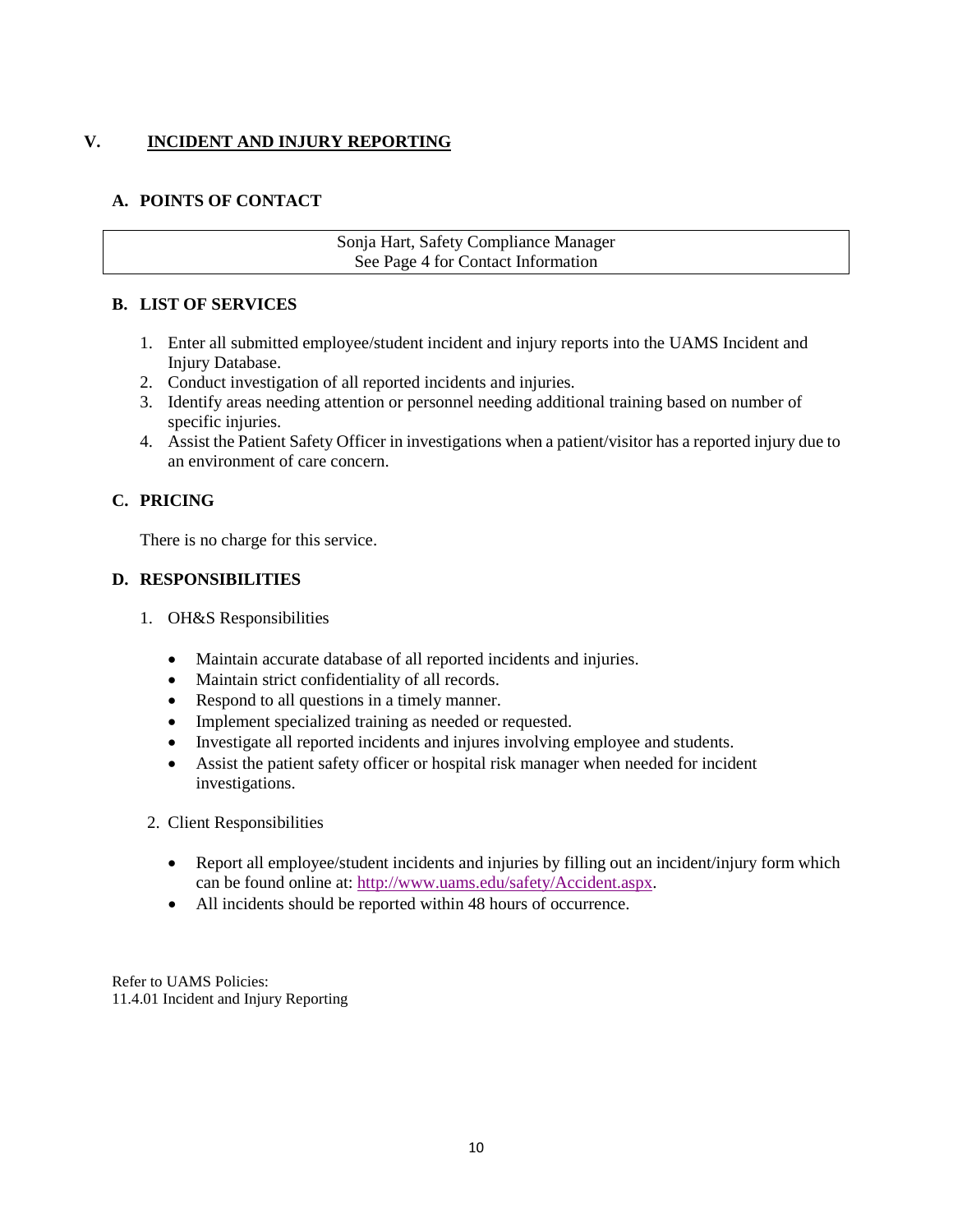## **VI. HAZARD SURVEILLANCE**

# **A. POINTS OF CONTACT**

**Hazard reports should be made online at:** <http://www.uams.edu/campusop/depts/ohs/forms/HazardReport.aspx>

> Carol Price, Director Linda Rogers, Operations Manager Anne Goldman, Administrative Assistant II See Page 4 for Contact Information

#### **B. LIST OF SERVICES**

1. Coordinates and tracks to their conclusion all hazard reports submitted.

#### **C. PRICING**

There is no charge for this service.

- 1. OH&S Responsibilities
	- Maintain a log of all incoming hazard reports.
	- Determine if the report merits logging as a hazard.
	- Determine who hazard report is sent to for investigation and correction.
	- Conduct follow-up on all hazard reports not returned within seven business days of initial report.
	- Present all hazard reports to Environment of Care and Safety Coordinating Committee for closeout.
- 2. Client Responsibilities
	- Report all hazards immediately.
	- Report, by submitting online hazard report, anything which might be dangerous to employees, students, patients or visitors at UAMS: <http://www.uams.edu/campusop/depts/ohs/forms/HazardReport.aspx>
	- Report, by submitting online hazard report, anything which could result in damage to UAMS property: <http://www.uams.edu/campusop/depts/ohs/forms/HazardReport.aspx>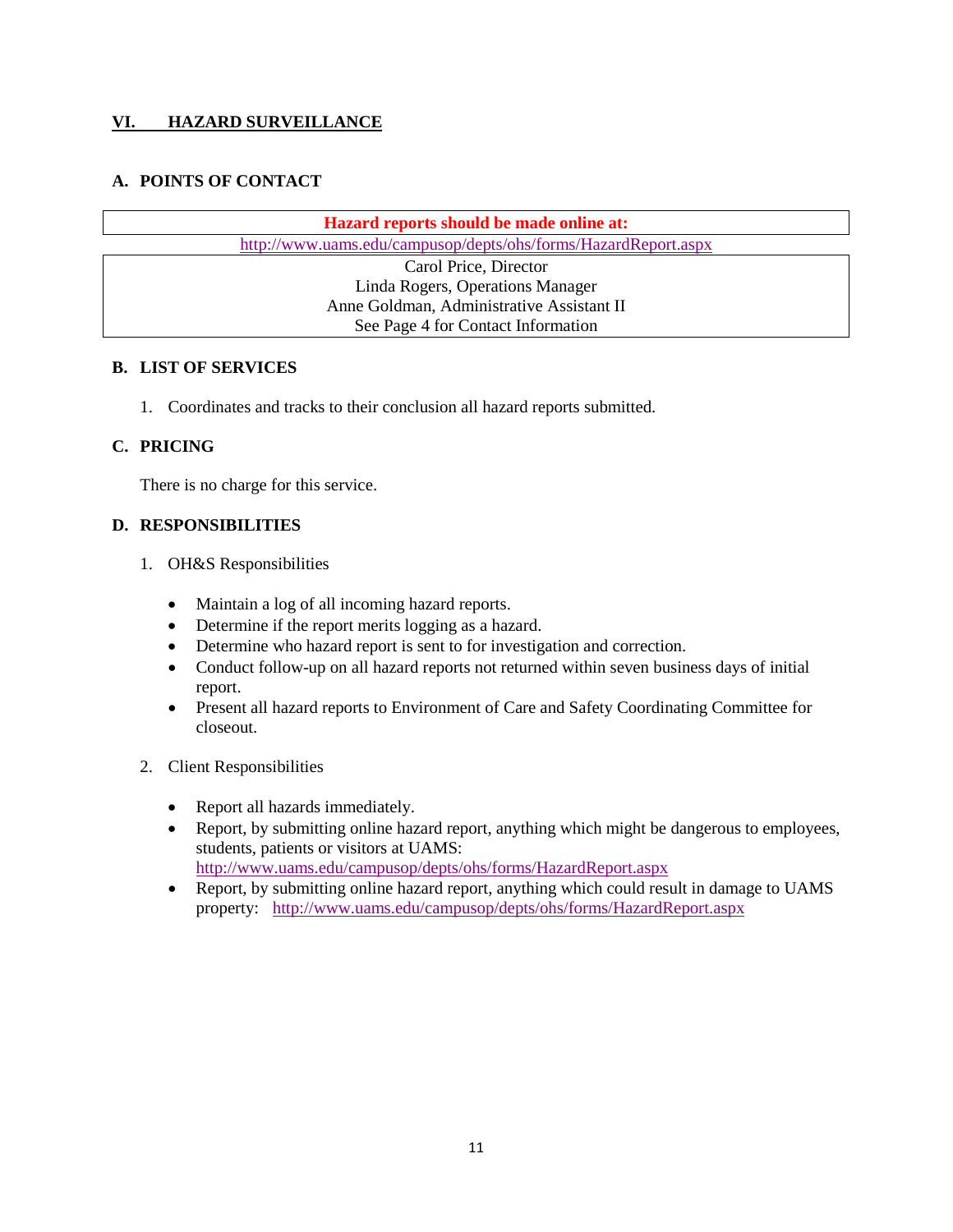## **VII. DRIVER SAFETY & INSURANCE PROGRAM**

# **A. POINTS OF CONTACT**

Linda Rogers, Operations Manager Anne Goldman, Administrative Assistant II See Page 4 for Contact Information

#### **B. LIST OF SERVICES**

- 1. Operates UAMS Driver Safety Program.
- 2. Maintains insurance summary for all UAMS buildings, contents, vehicles, fine arts, rare books, and lab animals.
- 3. Acts as UAMS liaison to UA Systems Risk Management Office in the event of property damage or vehicle accident.
- 4. Acts as UAMS liaison to UA Systems Risk Management Office for special insurance coverage outside of normal policies, i.e. events.

# **C. PRICING**

There is no charge for this service.

# **D. RESPONSIBILITIES**

1. OH&S Responsibilities

#### Driver Safety Program:

- Maintain accurate database of all drivers who have submitted enrollment forms to OH&S.
- Maintain strict confidentiality of all records.
- Respond to all questions in a timely manner.
- Offers driver safety training when required.

#### Insurance:

- Maintain accurate summaries for insurance coverage on the following: buildings (owned and leased), building contents, vehicles, fine arts, rare books, and lab animals.
- In the event of a vehicle accident, maintain records and report to the UA Systems Risk Management Office.
- In the event of property loss, maintain records and report directly to the insurance company and the UA Systems Risk Management Office.
- Obtain certificate of insurance when requested by departments.
- Obtain special event insurance coverage when requested by department. Department is responsible for paying for this coverage.
- 2. Client Responsibilities
	- Ensure all department personnel who drive on UAMS business either in a fleet vehicle,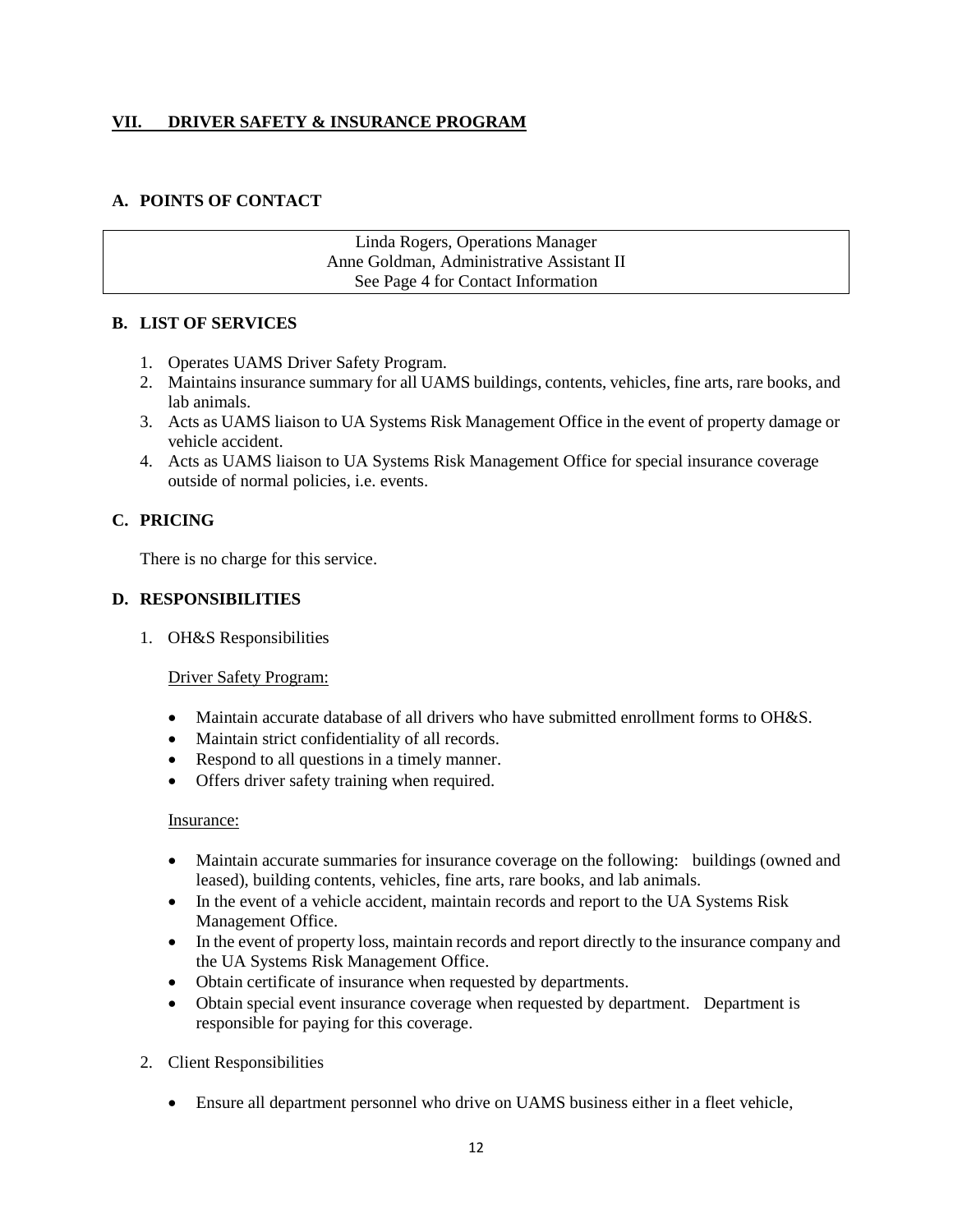department vehicle, rental vehicle, or personal vehicle are enrolled in the UAMS Driver Safety Program. Blank enrollment forms are located on OH&S Website at:

[http://www.uams.edu/campusop/depts/ohs/docs/Forms/UAMS\\_Vehicle\\_Safety\\_Program\\_](http://www.uams.edu/campusop/depts/ohs/docs/Forms/UAMS_Vehicle_Safety_Program_Signup.pdf) [Signup.pdf](http://www.uams.edu/campusop/depts/ohs/docs/Forms/UAMS_Vehicle_Safety_Program_Signup.pdf)

- Notify Police (UAMS Police if on campus or local police if accident is off campus) and UAMS Parking Operations at 501-686-54756 in the event of a vehicle accident.
	- Notify OH&S business office when moving off campus to a rented location or closing a rented location to move back on campus or to another location. Contents must be moved to new location on insurance records. Return completed Property change form to OH&S business office. Blank forms are located on OH&S Website at: [http://www.uams.edu/campusop/depts/ohs/docs/Forms/Property\\_Chg\\_Leased\\_Bldgs.xls](http://www.uams.edu/campusop/depts/ohs/docs/Forms/Property_Chg_Leased_Bldgs.xls)
- Immediately notify OH&S business office at 501-686-5536 of purchase of a utility vehicle or used vehicle.
- Notify OH&S business office at 501-686-5536 in the event high dollar equipment (greater than \$100,000) is purchased. Dollar amount of building contents must be increased.
- Notify OH&S in the event of property loss.

Refer to UAMS Policies: 11.1.10 Vehicle Driver Safety Program 11.1.12 Travel Insurance 11.1.13 Insurance Claims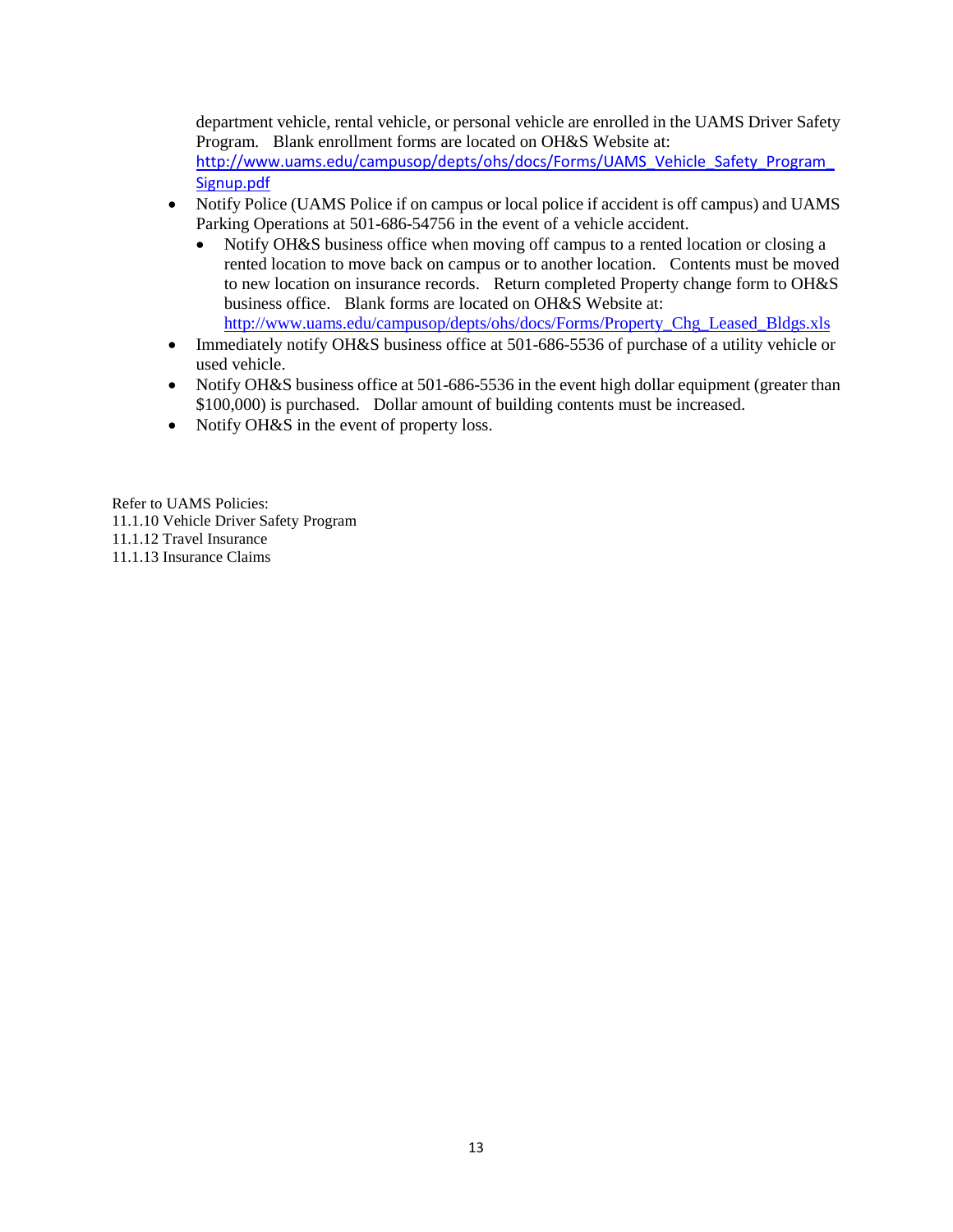#### **VIII. RESPIRATORY PROTECTION PROGRAM**

#### **A. POINTS OF CONTACT**

Sonja Hart, Safety Compliance Manager Teddy Conner, OSC Safety Compliance See Page 4 for Contact Information

#### **B. LIST OF SERVICES**

- 1. Maintain respiratory program.
- 2. Perform fit test on an established schedule.
- 3. Perform special request non-routine group fit test via agreed upon schedule.
- 4. Provide on-line training and group training by request.
- 5. Generate, print and mail fit test cards.
- 6. Send email renewal reminders to previously tested staff.

#### **C. PRICING**

Clinical Programs provides a supply of masks that are used to conduct respiratory fit testing. There is no charge for the OH&S staff time to conduct testing. Nursing students are charged \$5.00 each for materials only (College of Nursing).

#### **D. RESPONSIBILITIES**

- 1. OH&S Responsibilities
	- Perform fit test for all respirators worn on campus.
	- Maintain accurate database of all medical clearances, fit tests and trainings.
	- Respond to all questions in a timely manner.
	- Update training materials.
	- Coordinate hazard assessments, respirator selection and training, medical evaluations and fit tests.
	- Maintain hardcopy records of approved respirator wearers (i.e.: medical clearances), and fit test results.
	- Audit the program for continued effectiveness.
- 2. Client Responsibilities
	- Comply with all requirements of the UAMS Respiratory Protection Program.
	- Wear the respirator in accordance with the program policies and worksite specific procedures.
	- Report any malfunctions or concerns to immediate supervisor.
	- Notify OH&S of any problems with respirator use, or any changes in work processes that would impact airborne contaminant levels.
	- Notify OH&S of tasks/jobs that involve the potential for air contaminant concentrations greater than the permissible exposure limit (PEL) for evaluation.

Refer to UAMS Policies: 11.4.14 Respiratory Protection Policy Part II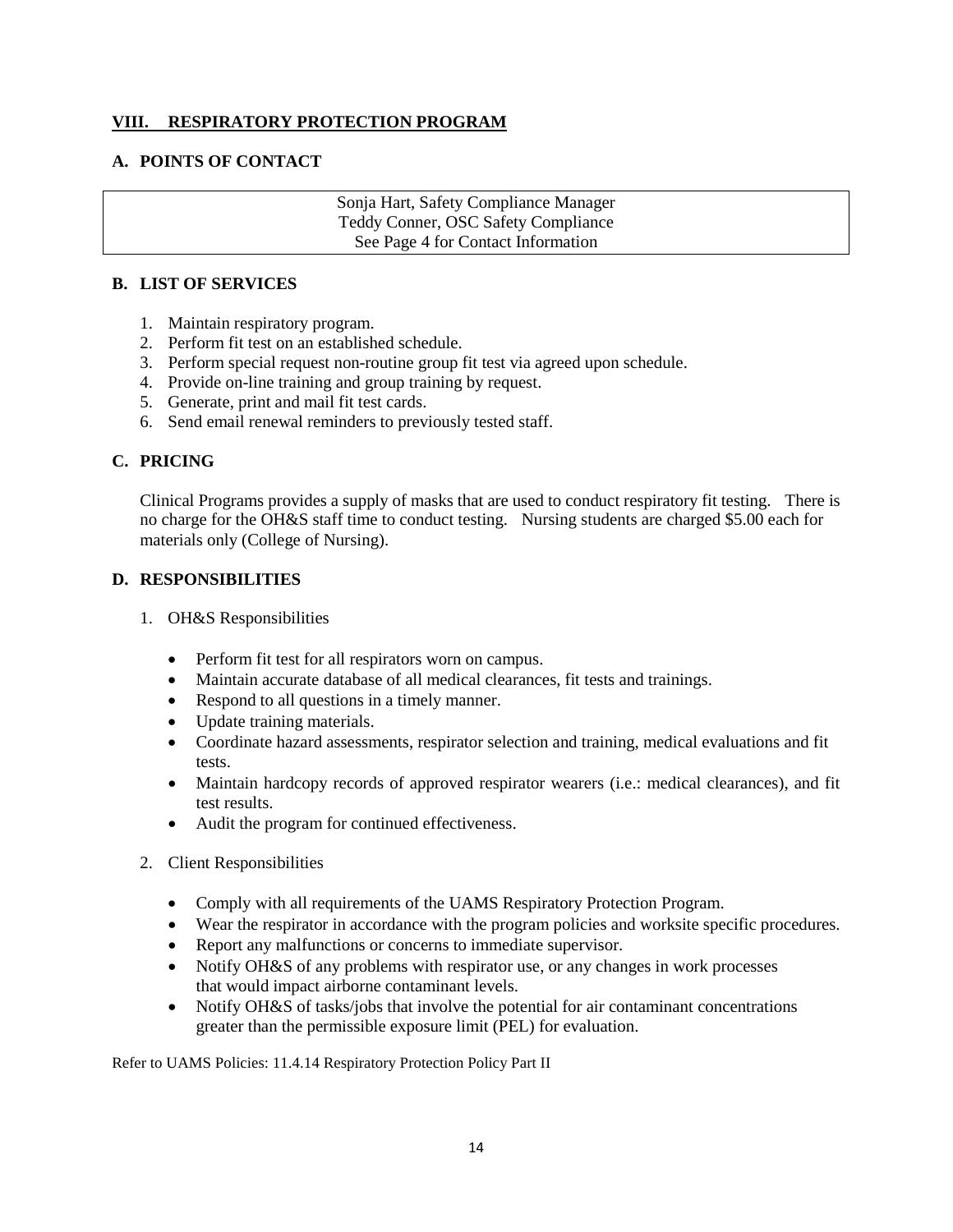# **IX. INDUSTRIAL HYGIENE PROGRAM**

#### **A. POINTS OF CONTACT**

Jason Robinette, Industrial Hygiene Officer See Page 4 for Contact Information

#### **B. LIST OF SERVICES**

- Noise studies
- Chemical Exposure studies (Annually for compliance purposes in most areas)
- Lighting studies (Triennially for the entire campus, or after acquisition or construction of a new building)
- Air Quality studies ( Annually for clinical areas, triennially for entire campus)
- Total Dust studies
- Ergonomic assessments
- Risk assessments
- Asbestos inspections
- Lead inspections
- Odor surveys
- Residual Moisture surveys
- Odor calls
- Confined space entry evaluations
- $\bullet$  O<sup>2</sup> Sensor calibration for Cryogenic Storage Area
- Site Specific training (custom built or generic)
- Management of the records of studies/surveys/assessments performed by Industrial Hygiene Division (IHD)

# **C. PRICING**

There is no charge for this service.

#### **D. RESPONSIBILITIES**

1. OH&S Responsibilities

Exposure Studies (annual for accreditation and compliance):

- Develop sampling plan prior to the exposure assessment detailing specifics of study.
- Collect all data of exposure assessment with calibrated equipment in accordance with the rules of the area.
- Analysis of data collected to determine exposure.
- Formal report of the study including all data collected, detailed maps of areas survey, pictures, third party analysis report (passive monitoring), SDS ( formerly MSDS) (if necessary) and recommendations (if needed).

Exposure surveys/inspections (not annually planned):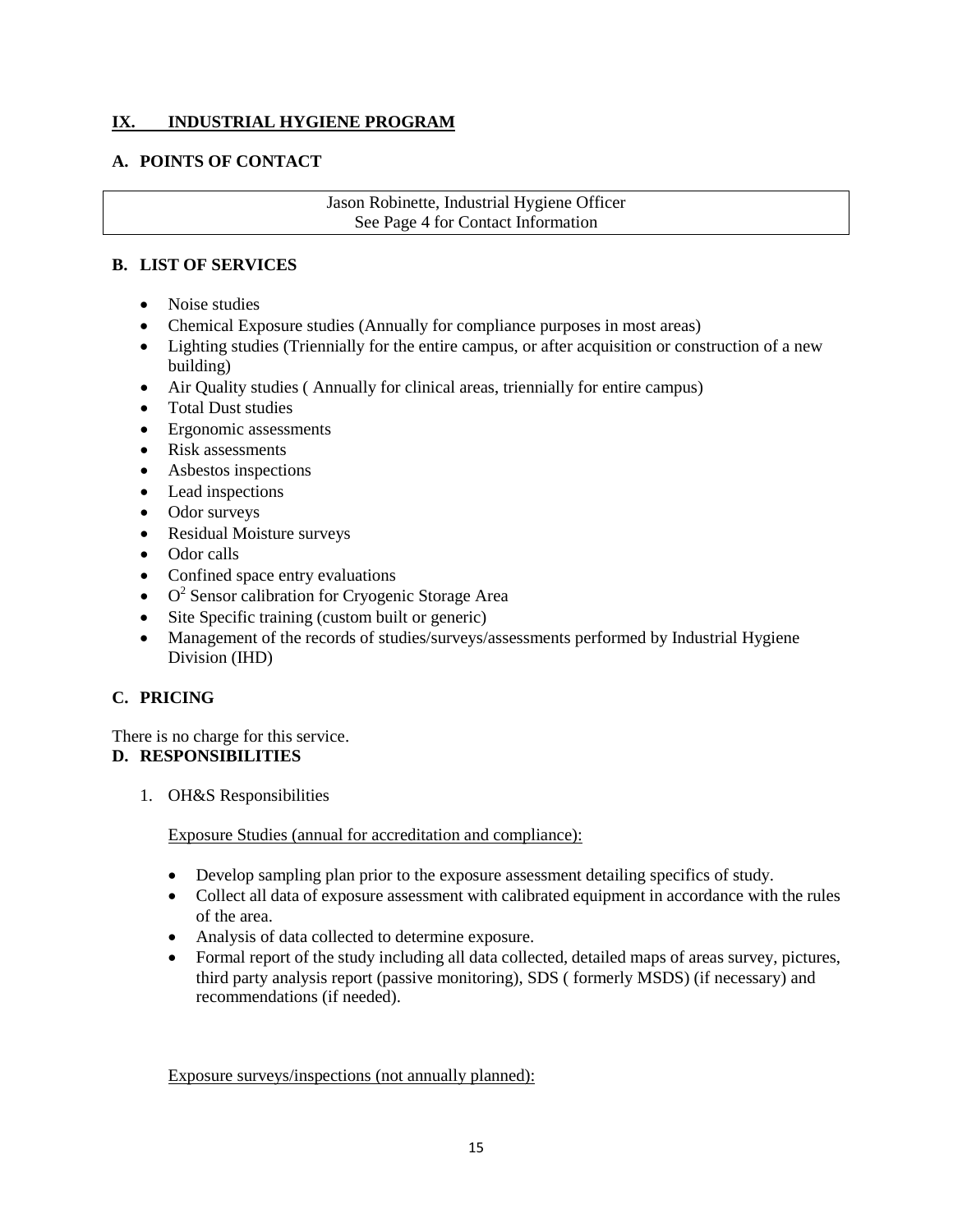- Collection of data with calibrated equipment while in accordance with the rules of the area.
- Analysis of data collected to determine exposure.
- Informal report with summary of data, collected pictures and/or maps, and recommendations.

#### Exposure assessments:

- Investigation of potential exposure.
- Summary of activities performed with recommendations by IHD.

#### Odor calls:

- 15 minute response during normal hours for IDLH odors (See Crisis/Response Program)
- 30 minute response during normal hours for non-IDLH odors (See Crisis/Response Program)
- Within one hour for afterhours IDLH or emergency events
- On-site assessment and recommendations to customer.
- Information of call input into response database.

#### Site specific training:

- Investigation of area, procedures, pictures
- Custom built presentation using area photos and procedures, plus delivery to staff in area by IHD.

#### Recordkeeping:

• IHD will maintain records of studies/assessments/surveys performed as well as distribution of records to clients.

#### 2. Client Responsibilities

- Utilize recommendations posted in reports by IHD.
- Inform IHD in the event that chemicals, procedures, or laboratory conditions change (501-526-5462).
- Maintain departmental copy of records of IHD reports for studies/surveys/assessments for area, employees, OSHA, and Joint Commission. OH&S will maintain a copy for regulatory compliance.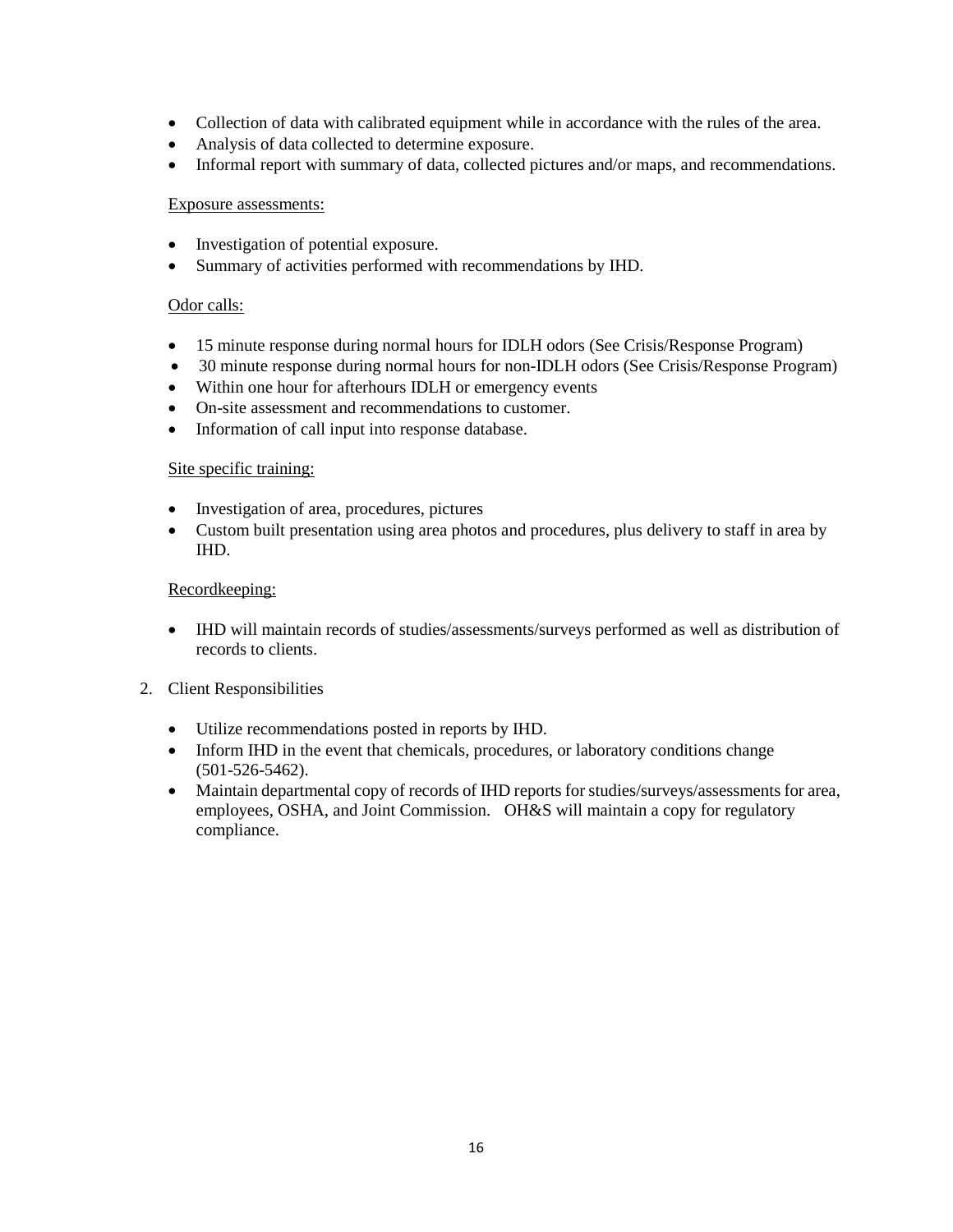## **X. CHEMICAL PICKUP AND DISPOSAL FOR CLINICAL PROGRAMS**

#### **A. POINTS OF CONTACT**

**Scheduled routine pickups based on customer needs (See Schedule Below) All other pickup requests must be made online at:** <http://www.uams.edu/campusop/depts/ohs/forms/ChemWaste.aspx> Michael Webb, Ph.D., Environmental Programs Manager Christopher Bradley, OSC Hazardous Materials

# See Page 4 for Contact Information.

#### **B. LIST OF SERVICES**

1. Routine chemical pickup and transport of chemicals from originating department based on customer need. See Pickup Schedule below:

| <b>DEPARTMENT</b> | <b>LOCATION</b>         | DAY OF WEEK  | <b>TIME</b> |
|-------------------|-------------------------|--------------|-------------|
| <b>Histology</b>  | Central Building, 1/300 | Monday       | $9:00$ a.m. |
| Pathology         | Shorey Building, 4S/17  | Upon request |             |
| Cytogenetics      | Freeway Medical, 2/200  | Upon request |             |
| Clinical Lab      | <b>B1-037</b>           | Upon request |             |
| <b>OB-GYN</b>     | Freeway $-7/218$        | Upon request |             |
| Molecular Lab     | Shorey 7S/17            | Upon request |             |

- 2. Disposal of chemicals.
- 3. Barrels for chemical storage.

#### **C. PRICING**

There are no charges for this service.

- 1. OH&S Responsibilities
	- Coverage: Core business hours are 8:00 a.m. until 4:30 p.m. Monday through Friday. Coverage is not offered outside core business hours. This includes weekends and UAMS holidays.
	- Respond to requests for pickup of chemicals as soon as possible, but no later than within 24 hours of receipt of request.
	- Accurately submit billing information to client within 30 days.
- 2. Client Responsibilities
- All pickup requests must be made online using OH&S online pickup request: [http://www.uams.edu/campusop/depts/ohs/forms/ChemWaste.aspx.](http://www.uams.edu/campusop/depts/ohs/forms/ChemWaste.aspx) Pickup requests by phone will not be accepted.
	- Anticipate needs for holidays and weekends, and make requests "in advance" during core coverage hours.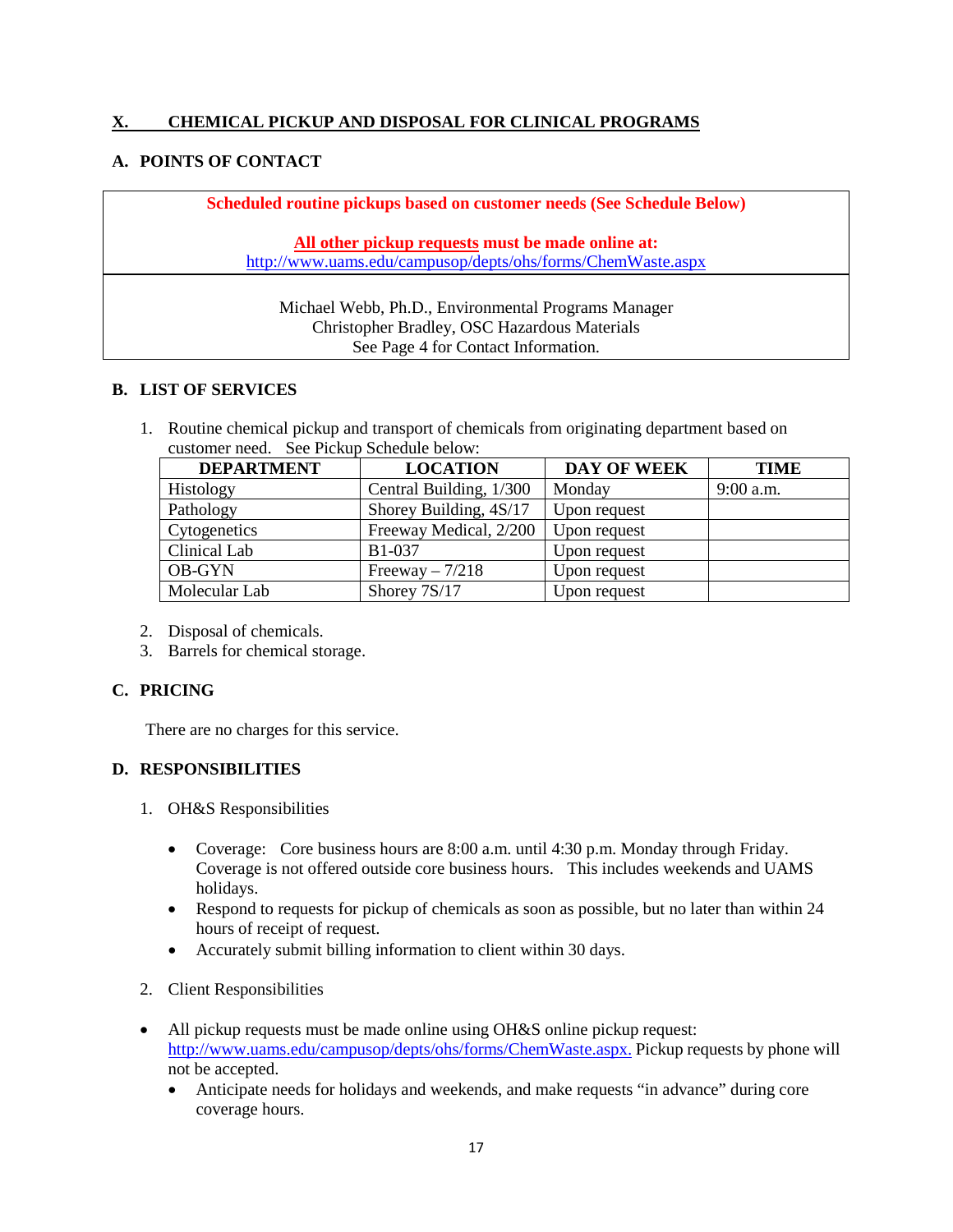## **XI. RADIATION SAFETY PROGRAM**

#### **A. POINTS OF CONTACT**

| Kim Wiebeck, Radiation Safety Officer |  |
|---------------------------------------|--|
| Rick Erickson, OSC Radiation Safety   |  |
| See Page 4 for Contact Information    |  |

#### **B. LIST OF SERVICES**

- 1. Development, implementation and oversight of the UAMS Radiation Safety Program.
- 2. Function as the authorized representative of the UAMS Radiation Safety Committee.

#### **C. PRICING**

There are no charges for this service.

- 1. OH&S Responsibilities
	- Stop unsafe activities involving radioactive materials or sources of radiation.
	- Provide consulting services on all aspects of radiation protection.
	- Maintain radiation doses, releases, contamination and other risks As Low As Reasonably Achievable (ALARA).
	- Develop and maintain a procedure for personnel monitoring, review personnel exposure records, develop corrective actions for those exposures approaching maximum permissible limits, and maintain records of the results of such monitoring.
	- Maintain documentation to demonstrate, by measurement or calculation, that the total effective dose equivalent to the individual likely to receive the highest dose from the licensed operation does not exceed the annual limit for members of the public.
	- Conduct educational programs for the purpose of instructing employees and students in the proper procedures and the equipment necessary for the safe use of radiation sources.
	- Develop, distribute and implement up-to-date radiation protection procedures in the daily operation of the licensee's radioactive material program.
	- Perform a preliminary review of proposed new uses and users prior to formally discussing the proposal with the RSC.
	- Furnish authorized users of radioactive materials a copy of the Radiation Safety Manual and inform them of relevant sections of the State regulations.
	- Establish and maintain procedures for the safe disposal of radioactive materials.
	- Conduct periodic inventory and leak testing of sealed radioactive sources.
	- Inspect all facilities and equipment for appropriate radiation safety procedures and features.
	- Oversee the ordering, receipt, survey, and delivery of radioactive material.
	- Ensure that radioactive material is transported, or offered for transport, in accordance with all applicable Department of Transportation (DOT) requirements.
	- Ensure that possession, use, and storage of radioactive material is consistent with the limitations in the license, the regulations, the Sealed Source Device Registry (SSDR) Certificate, and the manufacturer's recommendations and instructions.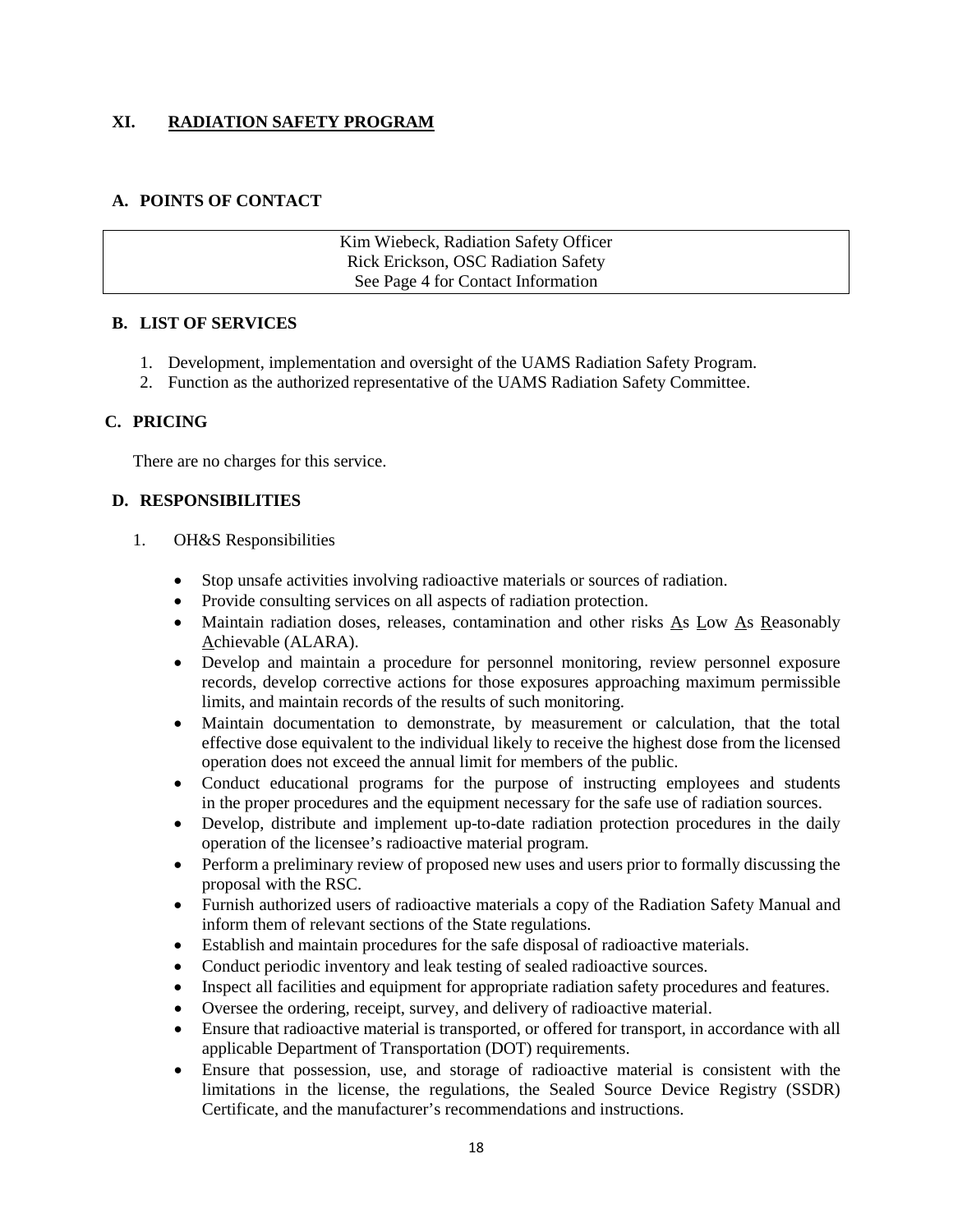- Ensure that individuals installing, relocating, maintaining, adjusting, or repairing devices containing sealed sources are trained and authorized by Arkansas Department of Health, NRC or Agreement State radioactive material license.
- Investigate any incidents and respond to any emergencies.
- Notify proper authorities of incidents such as loss or theft of radioactive material, damage to or malfunction of sealed sources, and fire.
- Investigate and report to the Arkansas Department of Health, medical events and precursor events, identify the causes and appropriate corrective actions and take timely corrective actions.
- Audit the radiation protection program at least annually.
- Maintain appropriate records.
- Maintain an up-to-date license, and submit amendment and renewal requests in a timely manner.
- 2. Client Responsibilities
	- Conduct activities utilizing radiation or radioactive materials in accordance with safe practices, UAMS policies and procedures, and regulations.
	- Contact the Radiation Safety Officer with any questions or concerns regarding the safe use of radiation or radioactive materials.
	- Immediately notify the Radiation Safety Officer of any unsafe activities involving radiation or radioactive materials.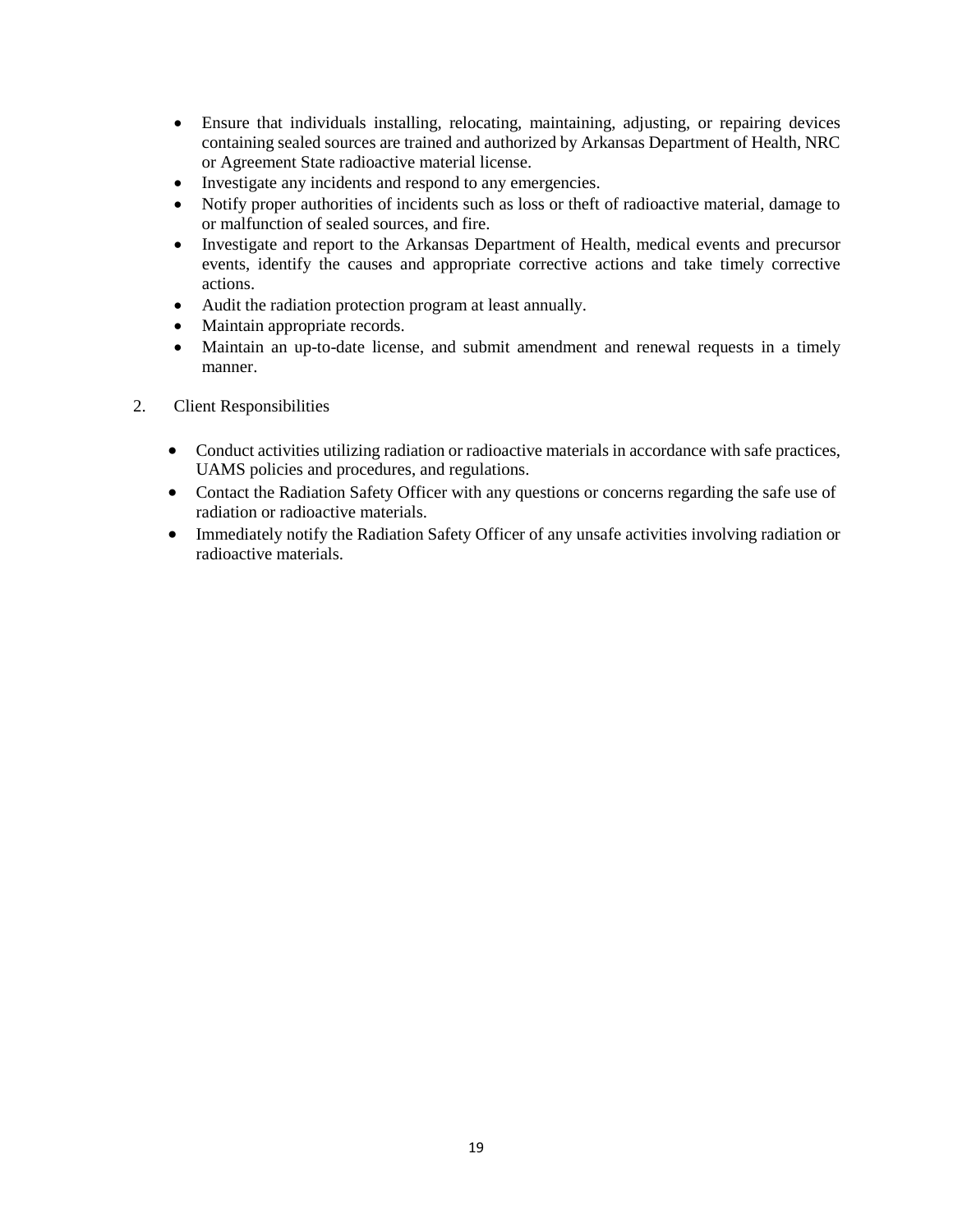## **XII. RADIATION MONITORING PROGRAM**

#### **A. POINTS OF CONTACT**

Kim Wiebeck, Radiation Safety Officer Rick Erickson, Radiation Safety Coordinator See Page 4 for Contact Information

#### **B. LIST OF SERVICES**

- 1. Operate the UAMS Radiation Monitoring Program.
- 2. Issue personnel radiation monitoring devices as requested by individuals working in a radiation area. \*Note: Individuals should meet the regulatory criteria for monitoring before a monitoring device will be issued.
- 3. Exchange personnel radiation monitoring devices on a monthly basis.
- 4. Review and maintain monthly and annual personnel radiation monitoring reports.
- 5. Issue annual personnel radiation monitoring reports to monitored individuals in accordance with regulations.
- 6. Issue annual and lifetime exposure records upon request.
- 7. Monitor member of the public exposures in accordance with regulations through the use of radiation monitoring devices and area radiation surveys.

#### **C. PRICING**

There is no charge for this service if dosimeters are returned within 90 days of issuance for processing. Any unreturned dosimeters will generate a late fee of \$20.00 per unreturned badge, and these late charged to the department.

- 1. OH&S Responsibilities
	- Upon request, enter individual into the personnel monitoring program.
	- Maintain accurate database of all current and previously monitoring individuals' radiation exposure history.
	- Review radiation monitoring exposure reports and area radiation survey reports to ensure that the member of the public exposure limits are not exceeded.
	- Maintain strict confidentiality of all records.
	- Respond to all questions in a timely manner.
- 2. Client Responsibilities
	- Designate a Radiation Monitoring Program Coordinator.
	- Ensure all individuals working in a radiation area who meet the regulatory requirements for monitoring are enrolled in the UAMS Personnel Monitoring Program. Blank enrollment forms are located on OH&S Website at: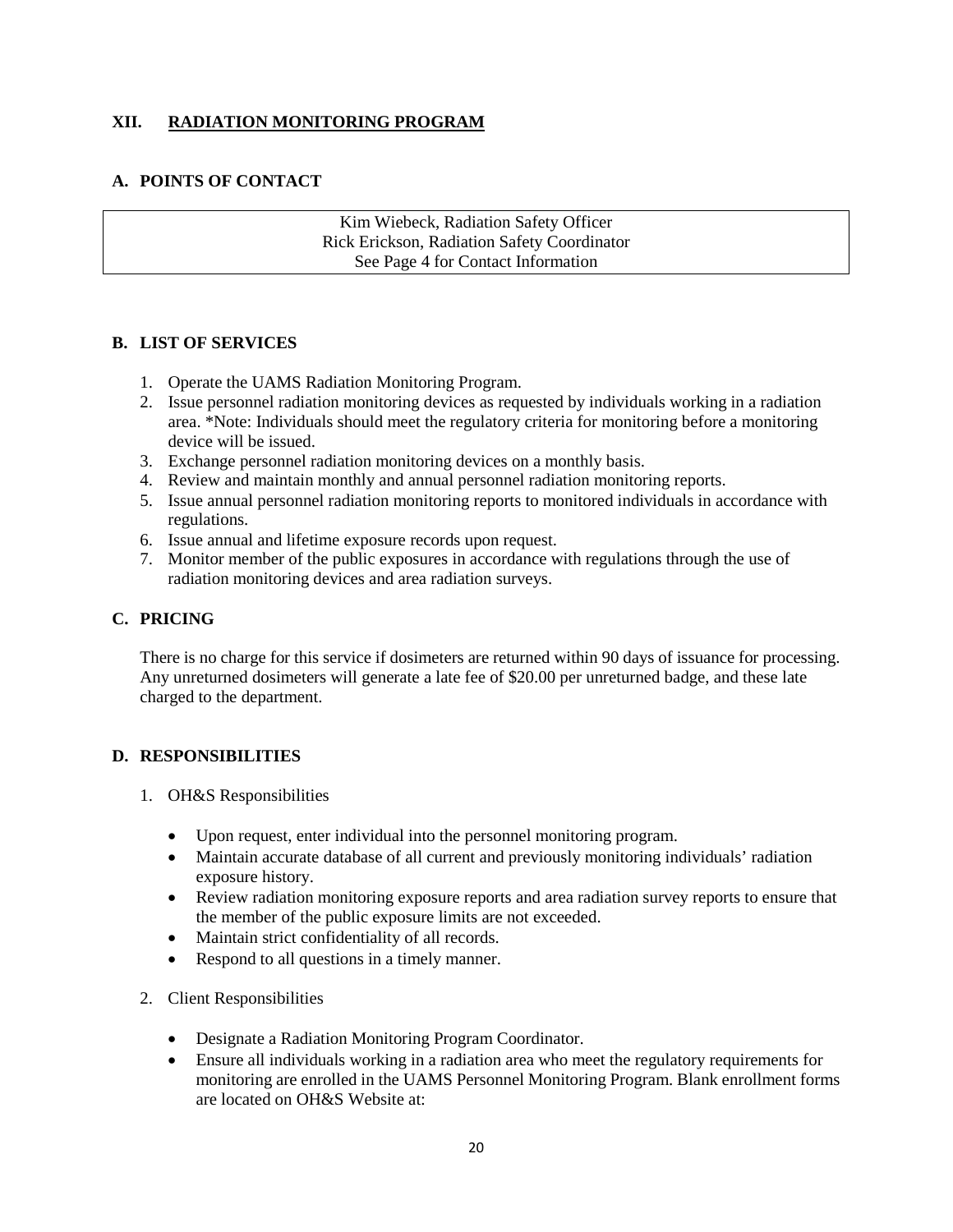[http://www.uams.edu/campusop/depts/ohs/docs/Forms/Rad\\_Badge\\_Reg\\_Form.pdf](http://www.uams.edu/campusop/depts/ohs/docs/Forms/Rad_Badge_Reg_Form.pdf) Ensure that monitored individuals exchange radiation monitoring devices in a timely manner (no later than the  $13<sup>th</sup>$  of each month).

- Notify OH&S Radiation Safety office when an individual no longer requires monitoring. (Note: Dosimeters will continue to be ordered and charges will continue to apply until the Radiation Safety Office is notified of deletion.)
- Notify OH&S Radiation Safety Office when a new radiation-producing device is installed or a new radioactive materials use area is added.

Refer to UAMS Policies:

11.4.10 POTENTIALLY PREGNANT FEMALES WORKING WITH IONIZING RADIATION

Refer to UAMS Radiation Safety Manual: <http://www.uams.edu/campusop/depts/ohs/docs/Manuals/RadiationSafetyManual.pdf>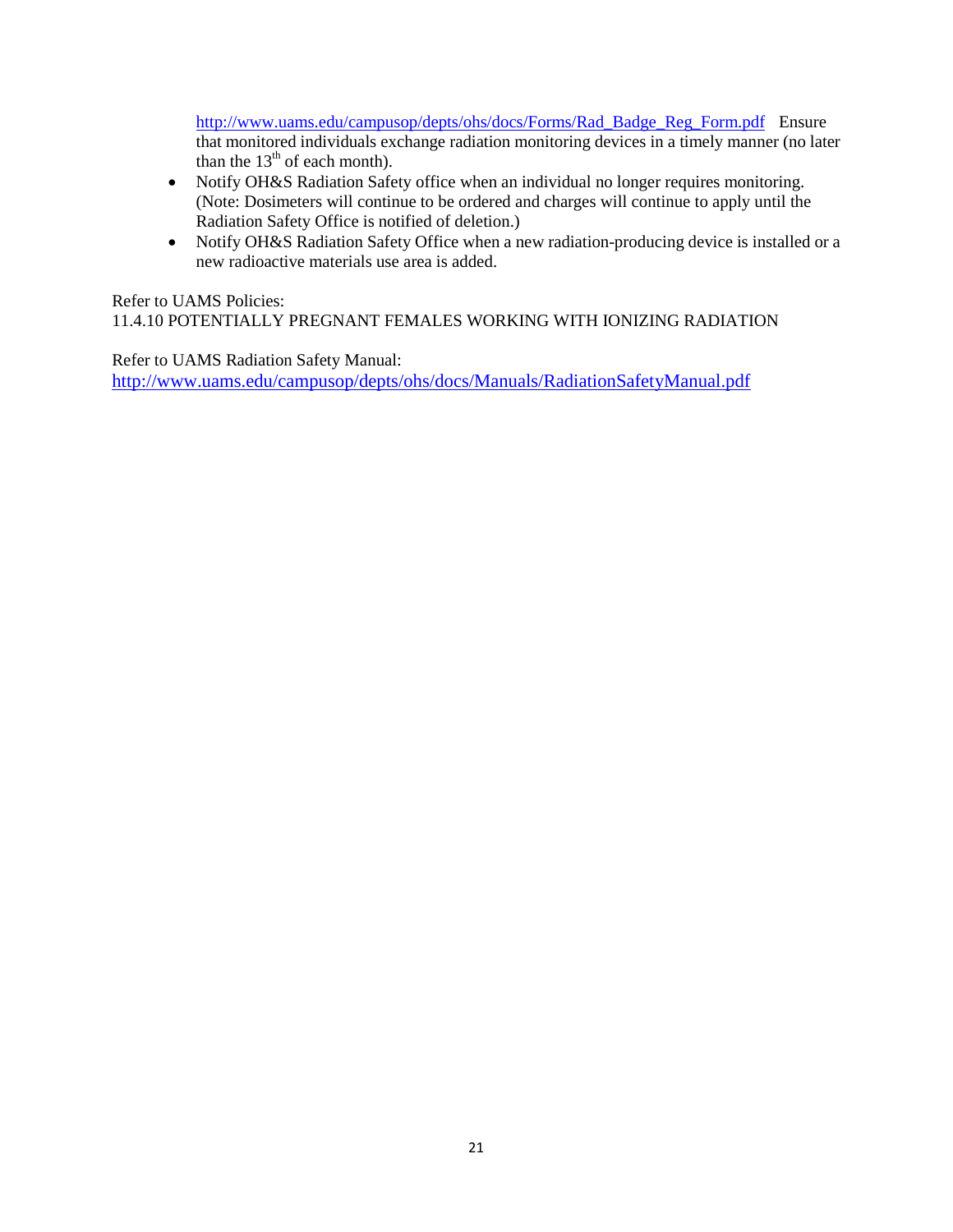# **XII. RADIOACTIVE MATERIALS RECEIPT AND INVENTORY**

#### **A. POINTS OF CONTACT**

Kim Wiebeck, Radiation Safety Officer Rick Erickson, Radiation Safety Coordinator See Page 4 for Contact Information

## **B. LIST OF SERVICES**

- 1. Receive incoming packages of radioactive materials.
- 2. Conduct radioactive package receipt procedures in accordance with regulations and license conditions.
- 3. Enter radioactive materials into UAMS Inventory Database.
- 4. Generate UAMS Radioisotope Inventory and Disposal Log.
- 5. Deliver package to recipient or contact recipient to pick-up package at OH&S Office.

\*Note: Nuclear Medicine, PET and PET Research Departments are exempted from this process. Incoming packages containing radioactive materials may be received by these departments.

#### **C. PRICING**

There is no charge for this service.

#### **D. RESPONSIBILITIES**

- 1. OH&S Responsibilities
	- Approval of radioactive materials orders via SAP R-10 group.
	- Receipt, inventory and delivery of incoming packages of radioactive materials.
	- Maintain current inventory of radioactive materials.
	- Conduct physical inventory of sealed sources on a quarterly basis in accordance with regulations.
	- Respond to all questions in a timely manner.
- 2. Client Responsibilities
	- Order radioactive materials in SAP using the R-10 group and ensuring correct delivery address of UAMS, OH&S G-154 Central Building, 4301 W. Markham Street, Little Rock, AR 72205.
	- Submit in a timely manner, updated quarterly inventory of radioactive materials upon request for the Radiation Safety Officer.
	- Return empty package or package containing unused materials along with the UAMS Radioisotope Inventory and Disposal Log to the Radiation Safety office.
	- Immediately notify the Radiation Safety office if a package of radioactive material is delivered to any unauthorized location on campus.

Refer to UAMS Policies: 11.4.01 RADIOACTIVE SUBSTANCES Refer to UAMS Radiation Safety Manual: <http://www.uams.edu/campusop/depts/ohs/docs/Manuals/RadiationSafetyManual.pdf>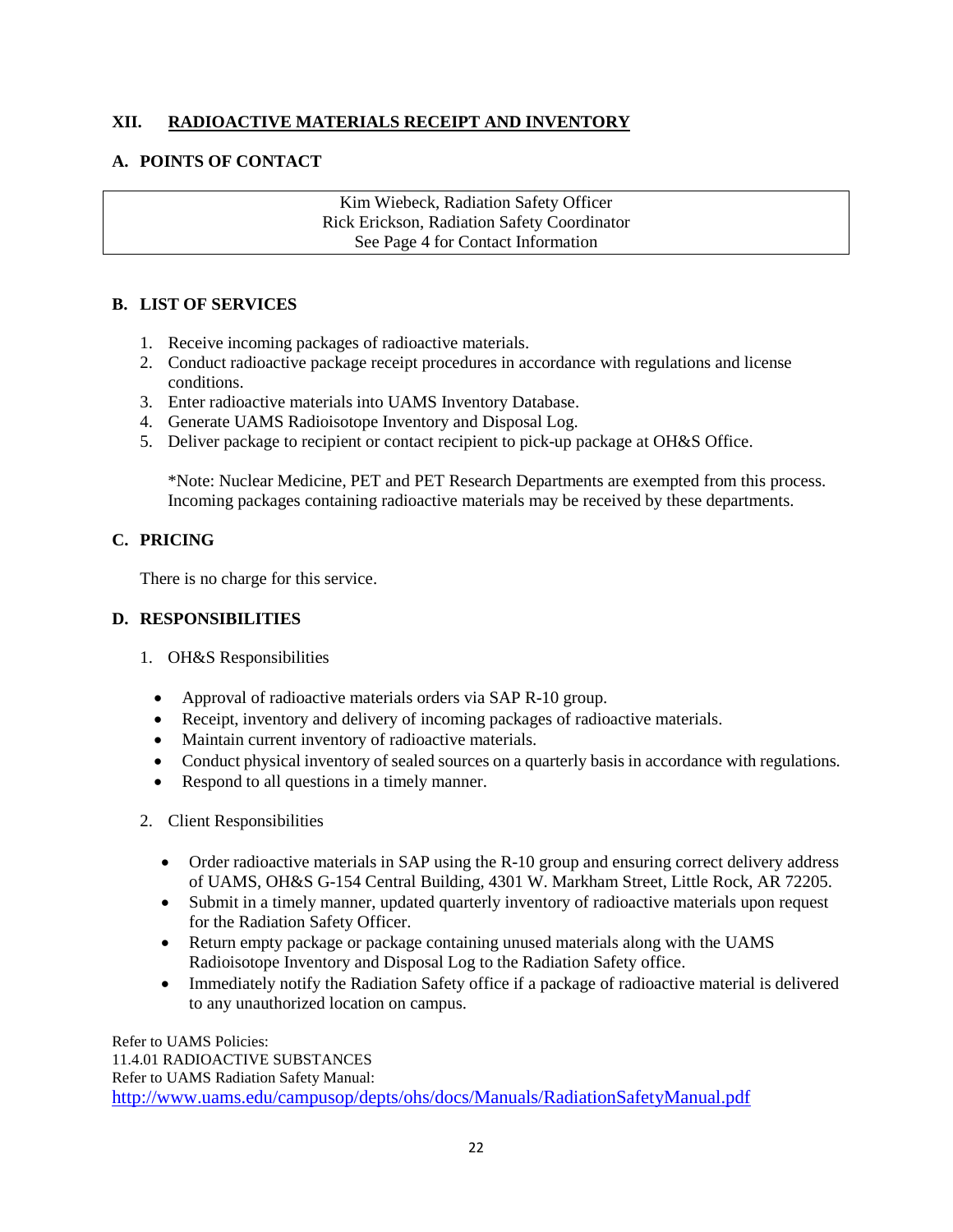# **XIV. UAMS RADIOACTIVE MATERIALS DISPOSAL**

## **A. POINTS OF CONTACT**

Kim Wiebeck, Radiation Safety Officer Rick Erickson, Radiation Safety Coordinator See Page 4 for Contact Information

#### **B. LIST OF SERVICES**

- 1. Manage the disposal of radioactive materials.
- 2. Inventory, segregate, package, store and dispose of short half-life material (< 120 days), long half-life material (>120 days), exempt quantity radioactive materials, and sealed sources in accordance with regulations.

#### **C. PRICING**

- 1. There are no charges for routine disposal of radioactive materials.
- 2. Sealed sources are disposed via return to the manufacturer and should be included in the replacement process when new sources are ordered.

- 1. OH&S Responsibilities
	- Receipt, segregation, packaging and storage of radioactive waste or sealed sources for disposal.
	- Maintain current inventory of waste and sealed sources.
	- Survey, de-label, and dispose of decay-in-storage waste after proper decay period.
	- Arrange for disposal via manufacturer or commercial waste broker when applicable.
	- Issue IDT billing for contract broker disposal within 5 days of receipt of vendor invoice.
	- Ensure DOT and radiation regulations are followed in the disposal of radioactive waste or sealed sources.
	- Maintain documentation of disposal of all radioactive waste and sealed sources.
	- Respond to all questions in a timely manner.
- 2. Client Responsibilities
	- Dispose of radioactive materials in one of the following ways:
		- o Use
		- o Disposal by the Radiation Safety office
		- Sanitary sewer for aqueous non-hazardous liquids. A total of 100 uCi per day may be disposed in an approved and labeled "Radioactive" sink. Disposal via sewer must be documented on the UAMS Radioisotope Inventory and Disposal Log.
	- Properly segregate radioactive waste based on physical form and radioisotope.
	- Ensure that waste is placed in a blue "radioactive waste" trash bag with a completed waste disposal tag attached. No more than 30 pounds of waste should be placed in each bag.
	- Contact OH&S to arrange for transfer of waste or sealed sources. Waste drop-off appointments can be scheduled onlin[e http://www.uams.edu/campusop/depts/ohs/forms/RadWaste.aspx](http://www.uams.edu/campusop/depts/ohs/forms/RadWaste.aspx) or by contacting the Radiation Safety Office.
	- Provide billing information within 5 days of receipt of IDT billing request for contract broker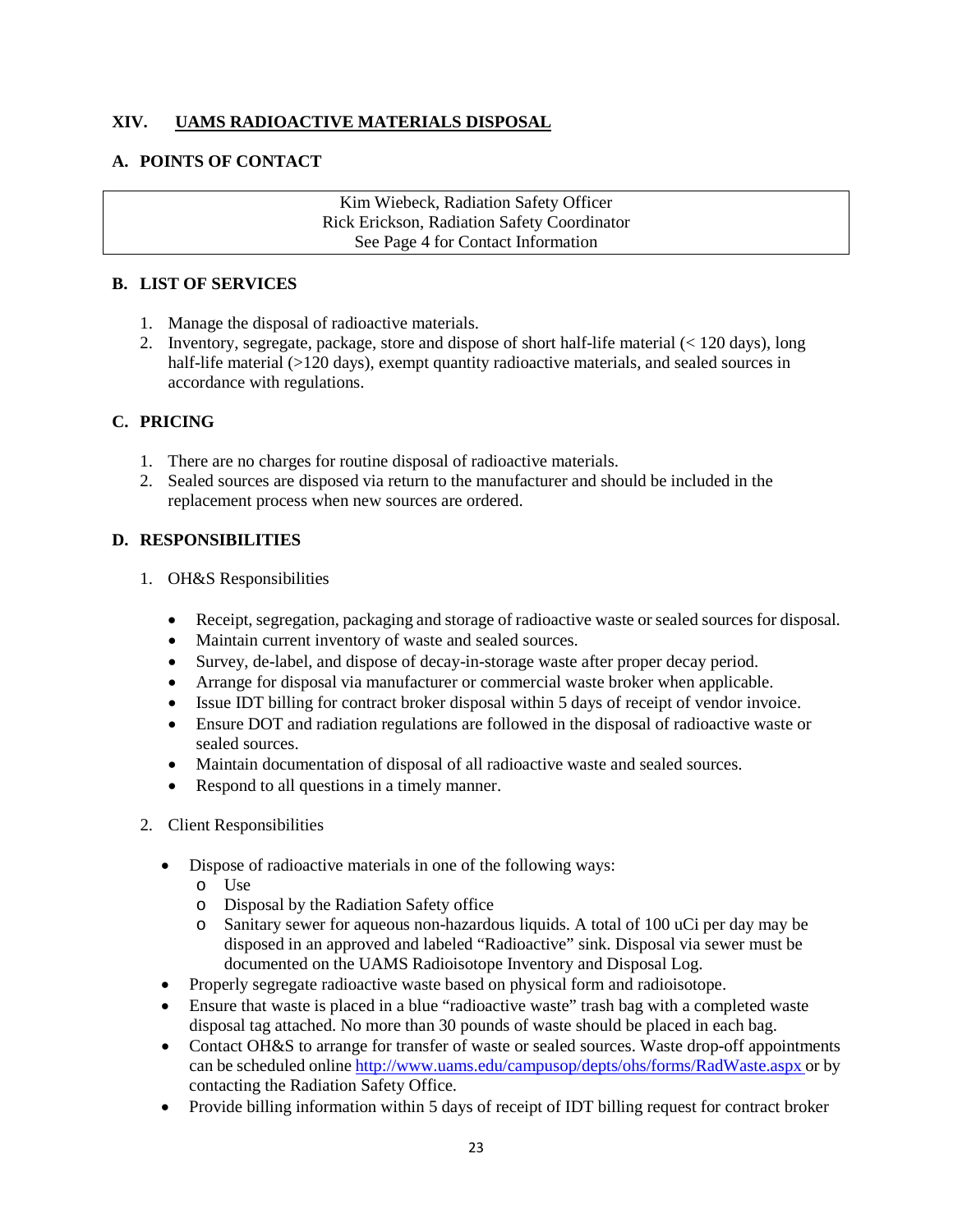disposal.

Refer to UAMS Radiation Safety Manual: <http://www.uams.edu/campusop/depts/ohs/docs/Manuals/RadiationSafetyManual.pdf>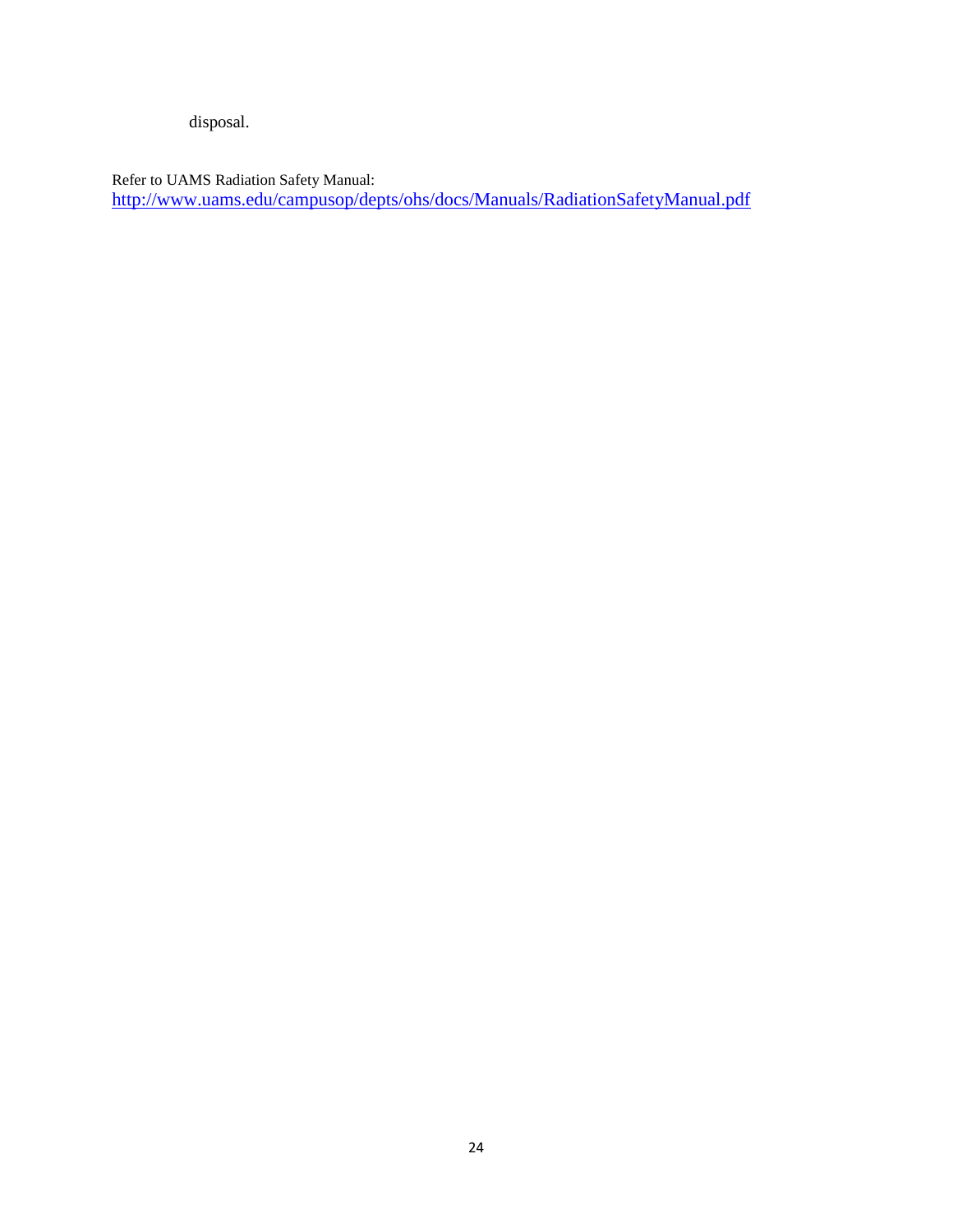#### **XV. SURVEY METER CALIBRATION PROGRAM**

#### **A. POINTS OF CONTACT**

Kim Wiebeck, Radiation Safety Officer Rick Erickson, Radiation Safety Coordinator See Page 4 for Contact Information

#### **B. LIST OF SERVICES**

1. Perform annual calibration of radiation survey meters for UAMS Departments and researchers.

#### **C. PRICING**

• There are no charges associated with this service.

- 1. OH&S Responsibilities
	- Notify researchers and Departments of upcoming calibration period and request submission of survey meters. Calibrate meters in accordance with regulations.
	- Provide calibration certification to clients with copy maintained in Radiation Safety Office.
	- Maintain database of survey meters with current calibration information.
	- Respond to all questions in a timely manner.
- 2. Client Responsibilities
	- Ensure annual calibration of survey meter via outside vendor or UAMS Radiation Safety Office.
	- Remove all meters with overdue calibrations (more than 12 months past previous calibration date) from service and mark "Do Not Use Until Calibrated."
	- Notify RSO when a meter is removed from service.
	- If utilizing UAMS Radiation Safety Office for calibration:
		- o Deliver survey meters for calibration to OH&S office, Central Building G-154. Upon notification of completed calibration, promptly pick-up meters from OH&S office.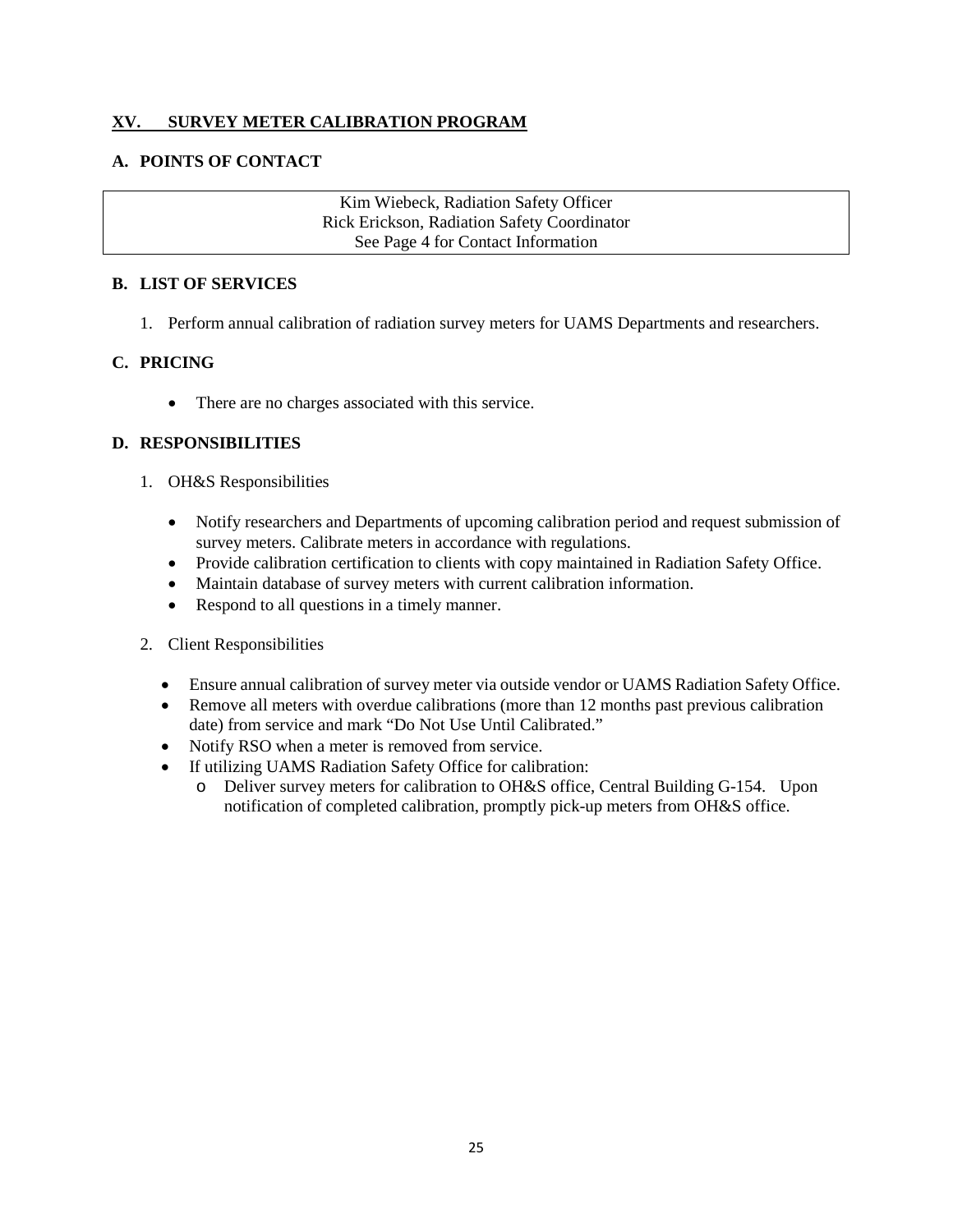## **XVI. INPATIENT BRACHYTHERAPY PROGRAM**

# **A. POINTS OF CONTACT**

Kim Wiebeck, Radiation Safety Officer Rick Erickson, Radiation Safety Coordinator See Page 4 for Contact Information

#### **B. LIST OF SERVICES**

- 1. Oversight of the brachytherapy program.
- 2. Assist UAMS Radiation Oncology Department with brachytherapy program.
- 3. Consult with UAMS Radiation Oncology regarding specific patient issues.
- 4. Provide access to sealed sources vault and brachytherapy equipment prior to and upon conclusion of the treatment.
- 5. Receive incoming packages of sealed sources in accordance with radioactive material package receipt process.
- 6. Dispose of sealed sources in accordance with radioactive material disposal process.
- 7. Provide regulatory required training to UAMS staff regarding brachytherapy procedures.
- 8. Review brachytherapy documentation and prepare a quality management report as required by regulations.
- 9. Conduct inventory and leak test of sealed sources as required by regulations.

## **C. PRICING**

There are no charges for services outlined under OH&S Responsibilities.

#### **D. RESPONSIBILITIES**

- 1. OH&S Responsibilities
	- Review regulatory required therapy documentation. Inform Radiation Oncology Department if issues are noted during the review of documentation. Assist with correction of issues. If required, make notification to regulatory body.
	- Provide radiation training in accordance with regulatory requirements.
	- Respond promptly to any questions and/or request for assistance.
	- Immediately correct and then notify Radiation Oncology Department of any noted radiation safety issue.
	- Document annual review of brachytherapy procedures in accordance with regulatory requirements.

#### Inpatient Temporary Brachytherapy Procedures

- Provide access to sealed sources vault and brachytherapy equipment upon request.
- During course of treatment, audit inpatient brachytherapy documentation and room posting.
- Receive sealed sources back into inventory at the conclusion of the treatment.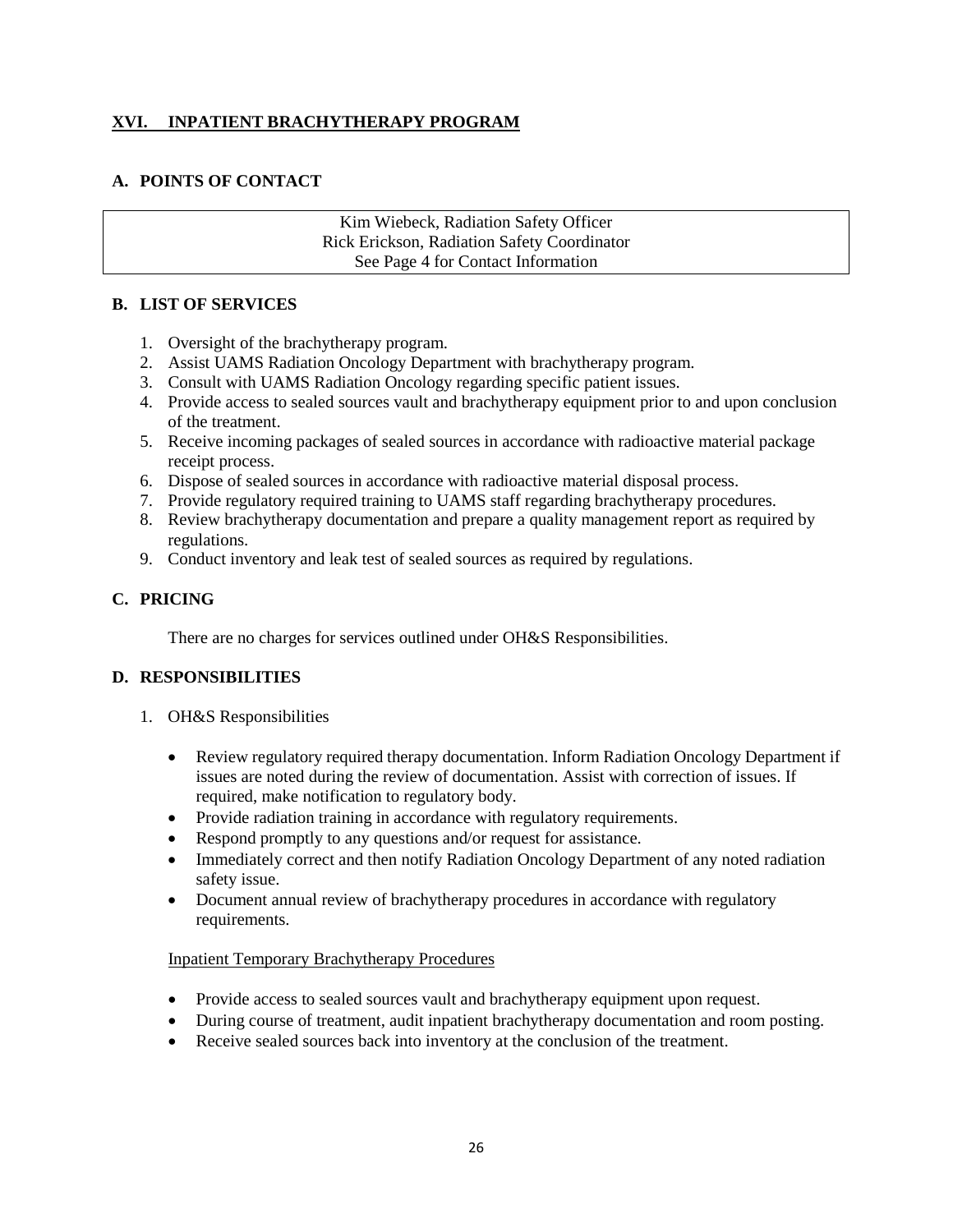#### Outpatient Permanent Implant Procedures

- Receive incoming packages of custom ordered sealed sources (seeds). Notify Radiation Oncology Department when seeds are ready for pick-up.
- Receive and store unused seeds for disposal in accordance with radioactive materials disposal process.
- Assist Radiation Oncology Department during implant procedure upon request. (In the event of a device error, lost seed, or other emergency event only.)

#### 2. Client Responsibilities

- Conduct brachtherapy procedures in accordance with regulations and license commitments.
- Maintain documentation of brachytherapy as required by regulations.

#### Inpatient Brachytherapy Procedures

- Notify Radiation Safety Office of scheduled inpatient brachytherapy procedure date.
- Request access to sealed sources vault and brachytherapy equipment prior to implantation.
- At time of implantation, transport sources to patient room, perform after loading procedure, conduct and document surveys, and label patient room.
- Update RSO with planned implant removal date/time.
- At time of source removal, remove and transport sources to storage, conduct and document surveys, remove labels from patient room.
- Notify Radiation Safety Office when access to sealed sources vault is required at the conclusion of the implant.

#### Outpatient Permanent Implant Procedures

- Notify Radiation Safety Office of scheduled outpatient procedure date.
- Pick-up seeds from Radiation Safety office prior to scheduled implant date.
- On date of implant, conduct and document implant, performs surveys (OR and Recovery Room), and provide patient instructions prior to discharge.
- Return unused seeds to Radiation Safety Office for disposal.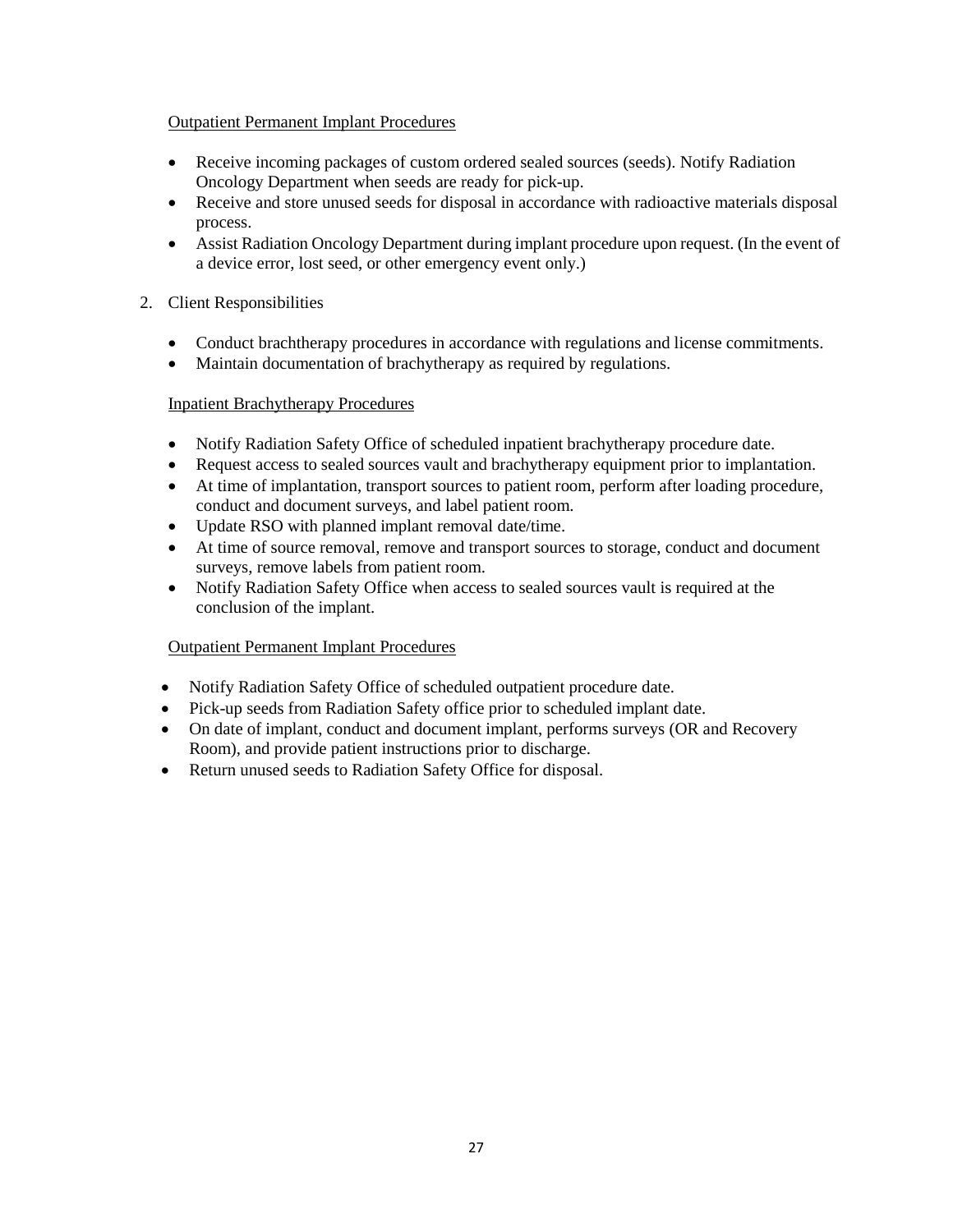# **XVII. INPATIENT RADIOPHARMACEUTICAL THERAPY PROGRAM**

# **A. POINTS OF CONTACT**

Kim Wiebeck, Radiation Safety Officer Rick Erickson, Radiation Safety Coordinator See Page 4 for Contact Information

# **B. LIST OF SERVICES**

- 1. Oversight of the inpatient radiopharmaceutical therapy program.
- 2. Assist UAMS Nuclear Medicine Department with the inpatient radiopharmaceutical therapy program.
- 3. Consult with UAMS Nuclear Medicine Department regarding specific patient issues.
- 4. Provide storage location for inpatient radiopharmaceutical therapy cart.
- 5. Provide waste pick-up service at the conclusion of inpatient therapy procedures.
- 6. Review inpatient room contamination survey and wipe results and approve release of room for unrestricted use.
- 7. Provide training to UAMS staff regarding inpatient radiopharmaceutical therapy procedures.
- 8. Review inpatient radiopharmaceutical therapy documentation and prepare a quality management report as required by regulations.

# **C. PRICING**

There are no charges for this service.

- 1. OH&S Responsibilities
	- Provide access to inpatient radiopharmaceutical therapy cart upon request.
	- During course of treatment, audit inpatient radiopharmceutical therapy documentation and room posting.
	- Upon request, pick-up bagged and labeled radioactive waste. Transport to OH&S storage area and process according to waste disposal program.
	- Approve release of room for unrestricted use.
	- Inform Nuclear Medicine Department if issues are noted during the review of documentation. Assist with correction of issues.
	- Provide training in accordance with regulatory requirements.
	- Respond promptly to any questions and/or request for assistance.
	- Immediately correct and then notify Nuclear Medicine Department of any noted radiation safety issue.
	- If required, make notification to regulatory body.